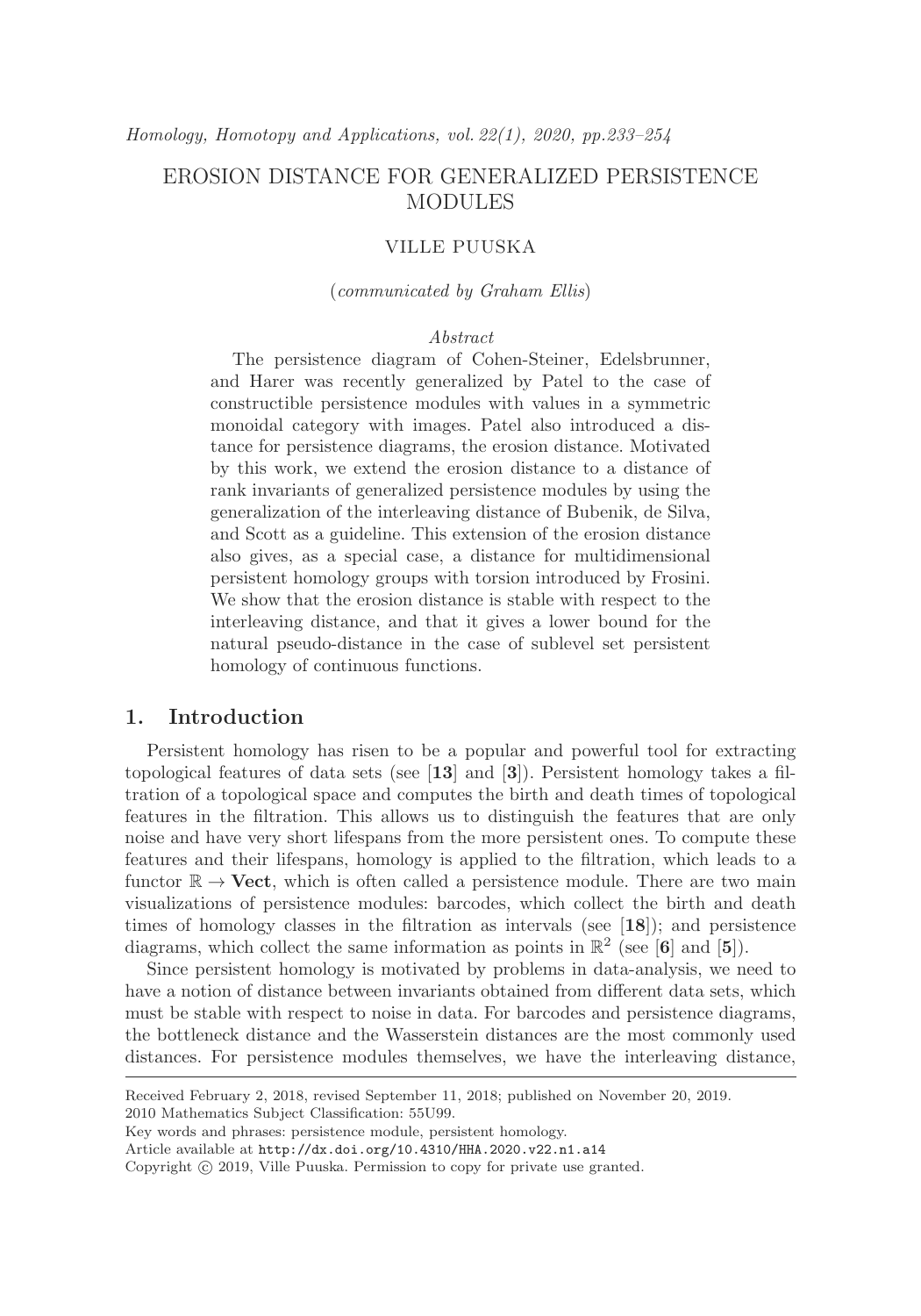which has been generalized to extensions of persistence modules, e.g. to multidimensional and generalized persistence modules (see [**14**] and [**2**]). For persistence modules  $\mathbb{R} \to \textbf{Vect}$ , the interleaving distance is computable, because it is equal to the bottleneck distance. For multidimensional persistence modules, there are currently no efficient algorithms to compute the interleaving distance. In fact, it was recently shown by Bjerkevik and Botnan [**1**] that computing the distance for multidimensional persistence modules is at least as hard as a constrained matrix invertibility problem, and they conjectured that computing the distance is NP-hard.

In this paper, we present a stable distance for persistence modules  $P \rightarrow C$ , i.e. functors, which is computed directly from invariants of persistence modules known as rank invariants, where **P** is a preordered set and **C** is an Abelian category. This distance is an extension of two previous distances: the erosion distance of [**16**], and the distance  $d_T$  of [11]. We call this distance the erosion distance after the former. We show that the erosion distance is stable with respect to the interleaving distance, and that it gives a lower bound for the natural pseudo-distance in the case of sublevel set persistent homology of continuous functions.

The distance  $d<sub>T</sub>$  was introduced by Frosini in [11] as a distance for multidimensional persistent homology groups with torsion, i.e. persistence modules obtained by applying singular homology with coefficients in an Abelian group to a multiparameter filtration of a space. It was shown that  $d<sub>T</sub>$  gives a lower bound for the natural pseudo-distance when the filtrations are obtained as sublevel set filtrations of continuous functions. This distance can be directly extended for all functors  $\mathbb{R}^n \to \mathbf{Ab}$ .

A recent step forward in the effort to extend the theory of persistent homology came when Patel [**16**] generalized the persistence diagram for so called constructible persistence modules  $\mathbb{R} \to \mathbb{C}$ , where **C** is any essentially small symmetric monoidal category with images. Additionally, a new distance for persistence diagrams, the erosion distance, was introduced.

This paper has two main purposes. Firstly, we wish to extend the erosion distance of [**16**], independent of persistence diagrams, in order to allow it to be used in the multidimensional setting without requiring constructibility. Secondly, we wish to look at the distance  $d_T$  of [11] from a more categorical perspective. Essentially, defining either of these distances starts with giving a preorder of the target category **C**, and then extending it to a preorder of maps  $\text{Dgm}_{\mathbb{R}^n} := \{(a, b) \in \mathbb{R}^n \times \mathbb{R}^n \mid a < b\} \to \mathbb{C}$ . Then, every persistence module  $F: \mathbb{R}^n \to \mathbb{C}$  induces a map

$$
\mathcal{F}: \mathsf{Dgm}_{\mathbb{R}^n} \to \mathbf{C}, \ \mathcal{F}(a,b) = \operatorname{im} F(a
$$

which is a straightforward generalization of the rank invariant of [**4**]. For maps  $f,g: \mathsf{Dgm}_{\mathbb{R}^n} \to \mathbb{C}$ , we get an extended pseudo-metric by taking the infimum of all  $\varepsilon \in [0,\infty)$  such that

$$
f(a-\varepsilon,b+\varepsilon) \leq g(a,b)
$$
 and  $g(a-\varepsilon,b+\varepsilon) \leq f(a,b)$  for all  $(a,b) \in \text{Dgm}_{\mathbb{R}^n}$ ,

which gives us an extended pseudo-metric for rank invariants of persistence modules  $\mathbb{R}^n \to \mathbb{C}$ . To extend this to persistence modules  $\mathbf{P} \to \mathbb{C}$ , we use translations of the preordered set **P** and superlinear families or sublinear projections in fundamentally the same way that they are used in [**2**], where they are used to extend the interleaving distance for generalized persistence modules.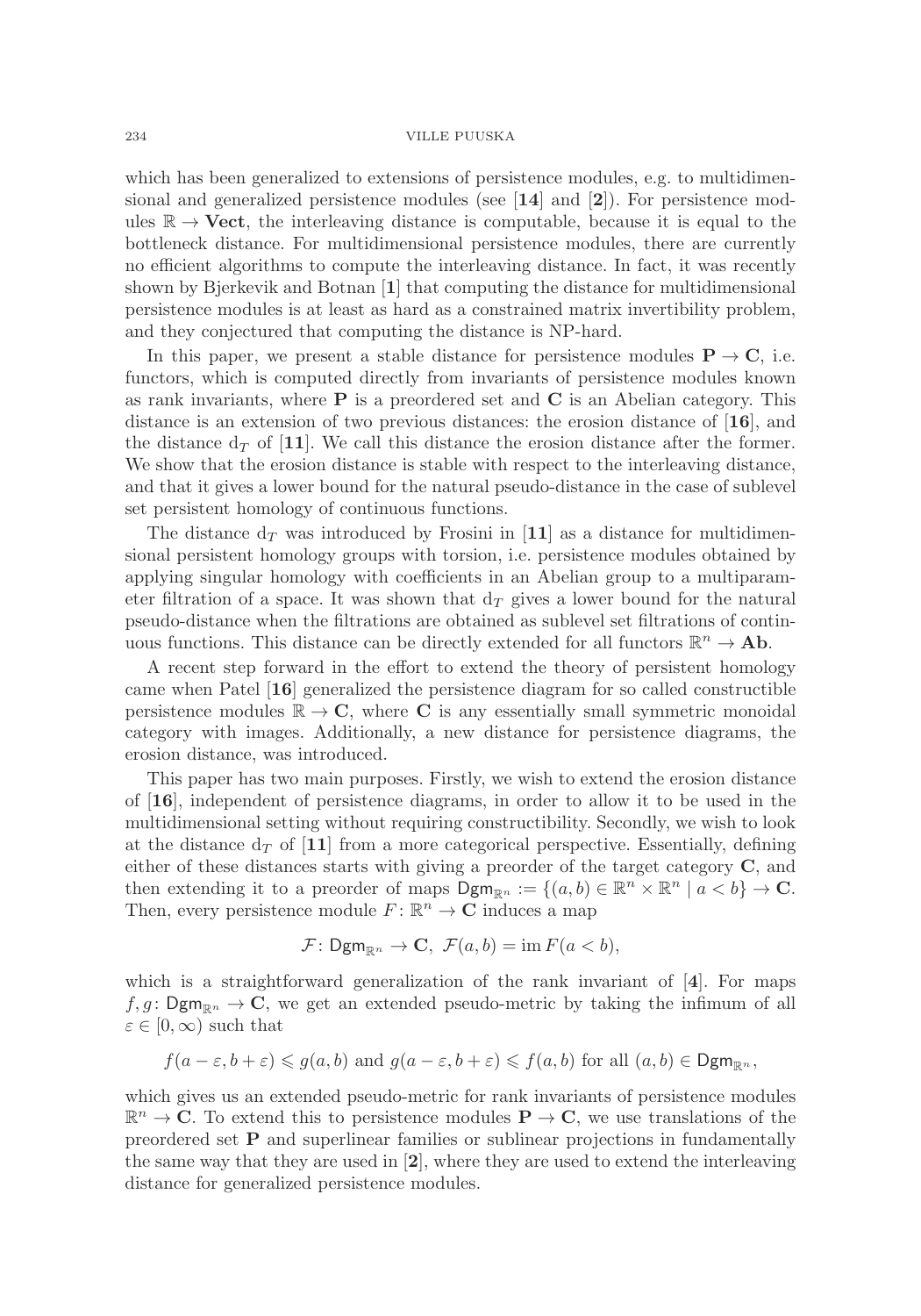### **Outline**

In section 2, we define the erosion distance in its most general form, i.e. for (decreasing) maps

$$
\mathsf{Dgm}_{\mathbf{P}} = \{(a, b) \in \mathbf{P} \times \mathbf{P} \mid a < b\} \to \mathbf{G},
$$

where **G** is a preordered class, and **P** is a preordered set equipped with a sublinear projection or a superlinear family. We also show in subsection 2.1 that the  $L^{\infty}$ distance of functions  $X \to \mathbb{R}$ , where X is any set can be interpreted as an erosion distance.

In section 3, we look at the erosion distance in full generality. We start by looking at suitable preorders for the target category **C** in subsection 3.1. Then, in subsection 3.2, we define the erosion distance for rank invariants of persistence modules. We prove that it is an extended pseudo-metric (Corollary 3.8), and that it is stable with respect to the interleaving distance (Theorem 3.11). In subsection 3.3, we go over the details of the erosion distance of Patel [**16**] and show that the two erosion distances are equal.

In section 4, we show that the distance  $d<sub>T</sub>$  of Frosini [11] is a special case of the erosion distance. First, in subsection 4.1 we define the subquotient preorder of **Ab** that is implicitly defined in [11] and we define the distance  $d_T$ . We show that  $d_T$  is equal to the erosion distance in Proposition 4.6. In subsection 4.2, we show that the erosion distance gives a lower bound for the natural pseudo-distance (Theorem 4.9).

In section 5, we consider the situation where **P** is equipped with a sublinear projection and a superlinear family. We show that if the sublinear projection and the superlinear family satisfy the adjunction relation as defined in [**2**], then the two erosion distances are equal.

## **Acknowledgments**

The author thanks the anonymous reviewers for particularly helpful comments. The author acknowledges the support of the Jenny and Antti Wihuri Foundation grant number 00170307.

## **2. Erosion distance for maps**

Throughout these notes we let **P** be a preordered set and **G** be a preordered class. We regard preordered sets and classes as categories by taking the elements of the category to be the elements of the set or class, and morphisms to be the relations  $a \leqslant b.$ 

We denote<sup>1</sup>

$$
\mathsf{Dgm}_{\mathbf{P}} = \{(a, b) \in \mathbf{P} \times \mathbf{P} \mid a < b\}
$$

and we define a preorder for the set  $Dgm_{\bf{p}}$  by setting

$$
(a,b) \leqslant (a',b') \iff a' \leqslant a \text{ and } b \leqslant b',
$$

i.e. the preorder inherited from  $\mathbf{P}^{\text{op}} \times \mathbf{P}$ . In other words,  $(a, b) \leq (a', b')$ , if and only if the interval  $[a, b]$  is a subset of the interval  $[a', b']$ .

<sup>&</sup>lt;sup>1</sup>We use the notation  $a < b$  to mean that  $a \leq b$  and  $a \neq b$ .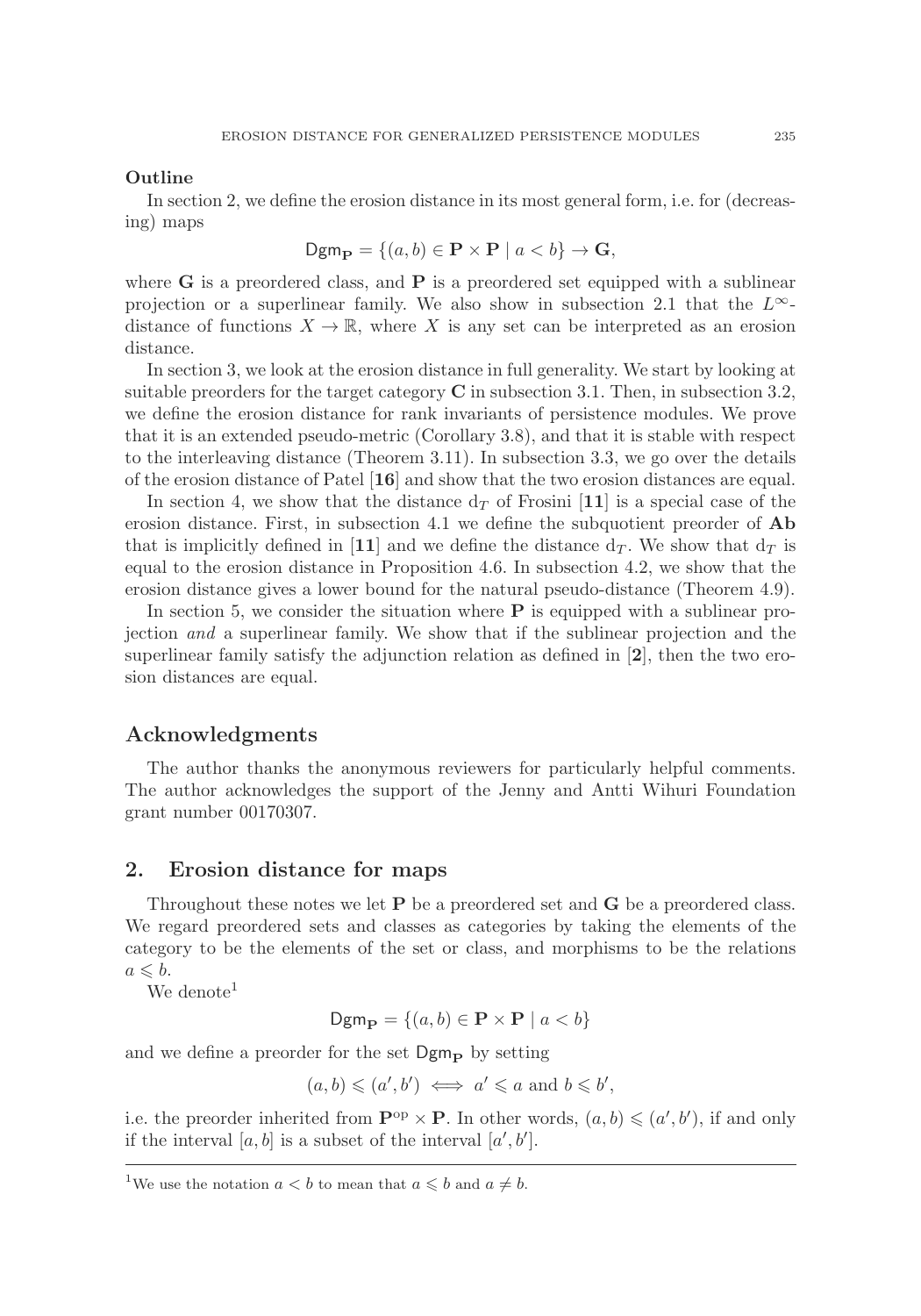Let  $P = \mathbb{R}$  and take a function  $f: \mathsf{Dgm}_{\mathbb{R}} \to \mathbb{G}$ . We can think of the function f as an assignment of elements of **G** to each point in  $\text{Dgm}_{\mathbb{R}}$ . Now, let  $\varepsilon \geq 0$  and consider the function

$$
f_{\varepsilon}
$$
:  $Dgm_{\mathbb{R}} \to \mathbf{G}$ ,  $f_{\varepsilon}(a, b) = f(a - \varepsilon, b + \varepsilon)$ .

We can think of the assignment of elements given by  $f_{\varepsilon}$  as moving the points of f down and right by  $\varepsilon$ , or towards the diagonal  $\{(x, y) | x = y\}$  by  $\sqrt{2}\varepsilon$ , and killing elements that are moved to or below the diagonal. If  $g: \mathsf{Dgm}_\mathbb{R} \to \mathbf{G}$  is another function, we can ask how much we need to move f and g towards the diagonal to get the pair of inequalities

$$
f_{\varepsilon} \leq g
$$
 and  $g_{\varepsilon} \leq f$ .

It's easy to see that by taking the infimum over all  $\varepsilon$  such that these inequalities hold we get an extended pseudo-metric for functions  $\mathsf{Dgm}_{\mathbb{R}} \to \mathbf{G}$ . This idea can be generalized to arbitrary preordered sets **P** by using translations and superlinear families or sublinear projections in the same way as in [**2**]. Specifically, instead of moving points down and right by  $\varepsilon$ , we move them by a pair of translations of **P**.

**Definition 2.1.** A translation of the set **P** is a map  $\Gamma: \mathbf{P} \to \mathbf{P}$  such that:

- i) Γ is a bijection,
- ii)  $a \leq b \Rightarrow \Gamma a \leq \Gamma b$  and  $\Gamma^{-1} a \leq \Gamma^{-1} b$  for all  $a, b \in \mathbf{P}$ ,
- iii)  $a \leq \Gamma a$  for all  $a \in \mathbf{P}$ .

In other words, items i) and ii) say that  $\Gamma$  is an automorphism of **P**, and item iii) says that there exists a natural transformation  $I \Rightarrow \Gamma$ , where I is the identity functor. We denote the preordered set of translations of **P** by **TransP**.

Note that our definition of a translation is stricter than the one in [**2**] since we require a translation to be an automorphism, instead of just an endofunctor of **P**. Also note that **TransP** is closed under composition and for every  $\Gamma \in \mathbf{Transp}$  we have  $\Gamma^{-1}a \leqslant a$  for all  $a \in \mathbf{P}$ .

The following lemma will be used later on.

**Lemma 2.2.** For all  $\Gamma, K \in \mathbf{Transp}$ 

$$
\Gamma \leqslant K \Rightarrow K^{-1} \leqslant \Gamma^{-1}.
$$

*Proof.* We assume that  $\Gamma \leq K$  and take  $a \in \mathbf{P}$ . Since  $\Gamma$  has to be a bijection, we can take  $b \in \mathbf{P}$  such that  $a = \Gamma b$ . Now

 $\Gamma b \leqslant K b \Rightarrow K^{-1} \Gamma b \leqslant b \Rightarrow K^{-1} \Gamma b \leqslant \Gamma^{-1} \Gamma b \Rightarrow K^{-1} a \leqslant \Gamma^{-1} a.$  $\Box$ 

**Definition 2.3.** Let  $\Gamma, K \in \mathbf{Transp}$ . A  $(\Gamma, K)$ -erosion of a map  $f : \mathsf{Dgm}_{\mathbf{P}} \to \mathbf{G}$  is the map

$$
\nabla_{\Gamma,K} f \colon \mathsf{Dgm}_{\mathbf{P}} \to \mathbf{G}, \ (a,b) \mapsto f(\Gamma^{-1}a, \mathrm{K}b).
$$

We also use the shorthand  $\nabla_{\Gamma} f = \nabla_{\Gamma, \Gamma} f$ .

*Remark 2.4.* In later sections, the function  $f: \mathsf{Dgm}_{\mathbf{P}} \to \mathbf{G}$  will be the rank invariant of a persistence module, which is always decreasing. It would be natural to assume that f is decreasing, since then we would have  $\nabla_{\Gamma,K} f \leq f$  for all  $\Gamma, K \in$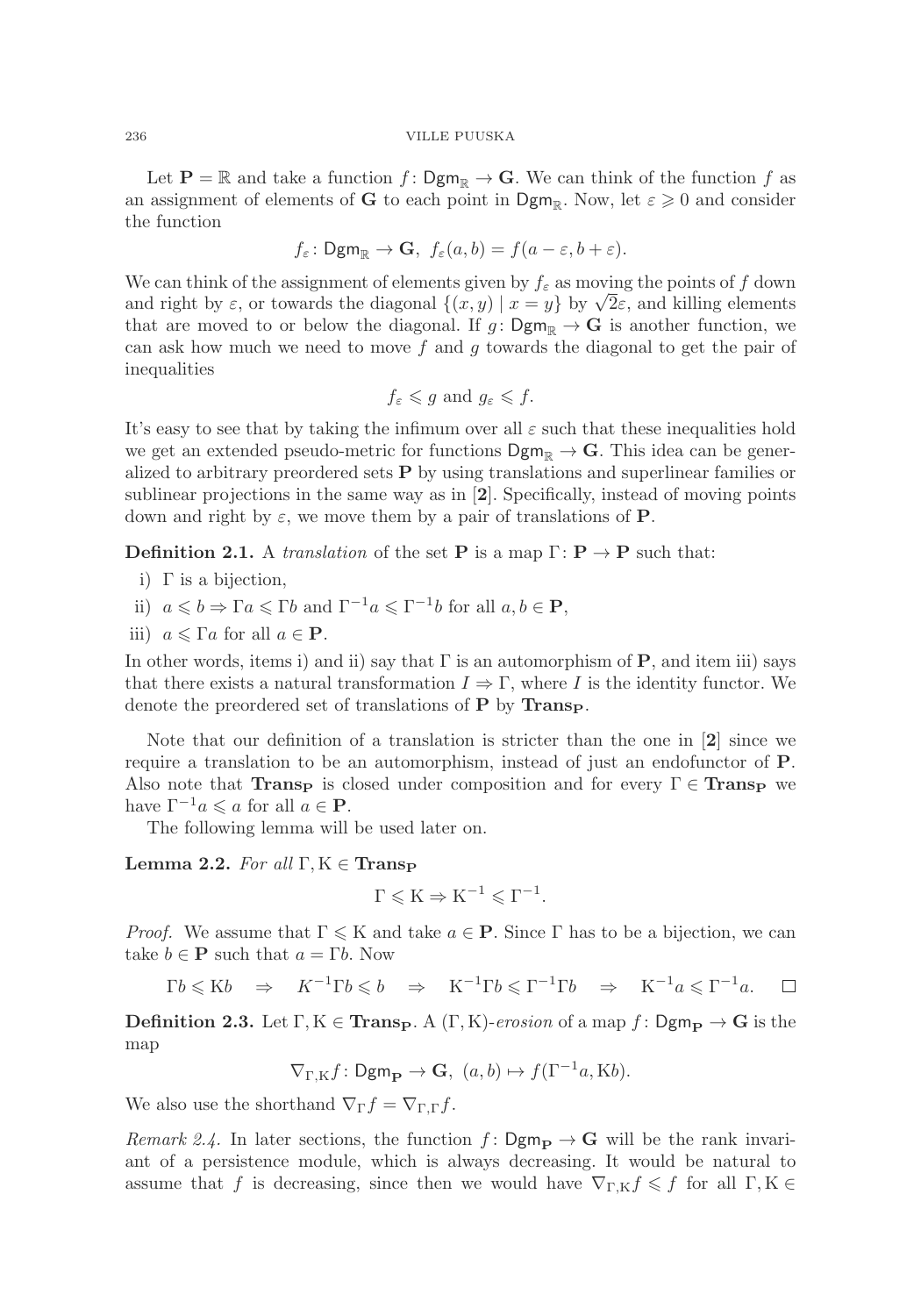**Trans<sub>p</sub>**, which matches the intuition that eroding a function decreases it. However, the assumption is needed only once in this section, so we do not assume it in general.

**Proposition 2.5** (Triangle inequality). Let  $f, g, h: \text{Dgm}_{\mathbf{P}} \to \mathbf{G}$  and  $\Gamma, \Gamma', \text{K}, \text{K}' \in \mathbf{Trans}_{\mathbf{P}}$  such that **Trans<sup>P</sup>** such that

$$
\nabla_{\Gamma,K} f \leq g, \ \nabla_{\mathbf{K},\Gamma} g \leqslant f \ and \ \nabla_{\Gamma',\mathbf{K}'} g \leqslant h, \ \nabla_{\mathbf{K}',\Gamma'} h \leqslant g.
$$

Then

 $\nabla_{\Gamma'\Gamma,KK'} f \leqslant h, \ \nabla_{KK',\Gamma'\Gamma} h \leqslant f.$ 

*Proof.* Take  $(a, b) \in \mathsf{Dgm}_P$ . Now

$$
f((\Gamma'\Gamma)^{-1}a, KK'b) = f(\Gamma^{-1}\Gamma'^{-1}a, KK'b) \leq g(\Gamma'^{-1}a, K'b) \leq h(a, b),
$$

so  $\nabla_{\Gamma' \Gamma, K K'} f(a, b) \leq h(a, b)$ , and

$$
h((\mathbf{KK}')^{-1}a, \Gamma'\Gamma b) = h(\mathbf{K}'^{-1}\mathbf{K}^{-1}a, \Gamma'\Gamma b) \leq g(\mathbf{K}^{-1}a, \Gamma b) \leq f(a, b),
$$
 so  $\nabla_{\mathbf{KK}', \Gamma'\Gamma}h(a, b) \leq f(a, b).$ 

**Definition 2.6** ([**2**]). A function  $\Omega: [0, \infty) \to \textbf{Trans}_{\mathbf{P}}$  is called a *superlinear family* if for all  $\varepsilon, \varepsilon' \in [0, \infty)$ 

$$
\Omega_{\varepsilon} \Omega_{\varepsilon'} \leqslant \Omega_{\varepsilon + \varepsilon'}.
$$

An increasing function  $\omega$ : **Trans** $\mathbf{p} \to [0, \infty]$  is called a *sublinear projection* if  $\omega_I = 0$ , where I is the identity translation on **P**, and for all  $\Gamma, K \in \mathbf{Transp}$ 

$$
\omega_{\Gamma K} \leqslant \omega_{\Gamma} + \omega_{K}.
$$

Note that a superlinear family is always increasing, since for  $\varepsilon \leqslant \varepsilon'$ 

$$
\Omega_{\varepsilon} = I \Omega_{\varepsilon} \leqslant \Omega_{\varepsilon' - \varepsilon} \Omega_{\varepsilon} \leqslant \Omega_{\varepsilon'}.
$$

Hence, a superlinear family is a functor  $[0, \infty) \to \textbf{Trans}_{\mathbf{P}}$  and a sublinear projection is functor **TransP**  $\rightarrow$  [0,  $\infty$ ]. Note also that we require  $\omega_I = 0$ , but we do not require  $\Omega_0 = I$ .

**Definition 2.7** (Erosion distance)**.**

i) If  $\Omega: [0, \infty) \to \textbf{Trans}_{\mathbf{P}}$  is a superlinear family, we define the erosion distance w.r.t.  $\Omega$  for maps  $f, g : \mathsf{Dgm}_{\mathbf{P}} \to \mathbf{G}$  to be<sup>2</sup>

$$
d_E^{\Omega}(f,g) = \inf \{ \varepsilon \mid \nabla_{\Omega_{\varepsilon}} f \leq g, \nabla_{\Omega_{\varepsilon}} g \leq f \}.
$$

ii) If  $\omega$ : **TransP**  $\rightarrow$  [0,  $\infty$ ] is a sublinear projection, we define the erosion distance  $w.r.t.$   $\omega$  for maps  $f, g:$  **Dgm** $\mathbf{p} \to \mathbf{G}$  to be

$$
d_E^{\omega}(f,g) = \inf \{ \varepsilon \mid \exists \Gamma, K \text{ such that } \omega_{\Gamma}, \omega_K \leq \varepsilon \text{ and } \nabla_{\Gamma,K} f \leq g, \nabla_{K,\Gamma} g \leq f \}.
$$

If the choice of  $\Omega$  or  $\omega$  is clear from context, we use a shorthand notation  $d_E$  for the erosion distance.

<sup>&</sup>lt;sup>2</sup>In this paper, we use the convention that inf  $\emptyset = \infty$ .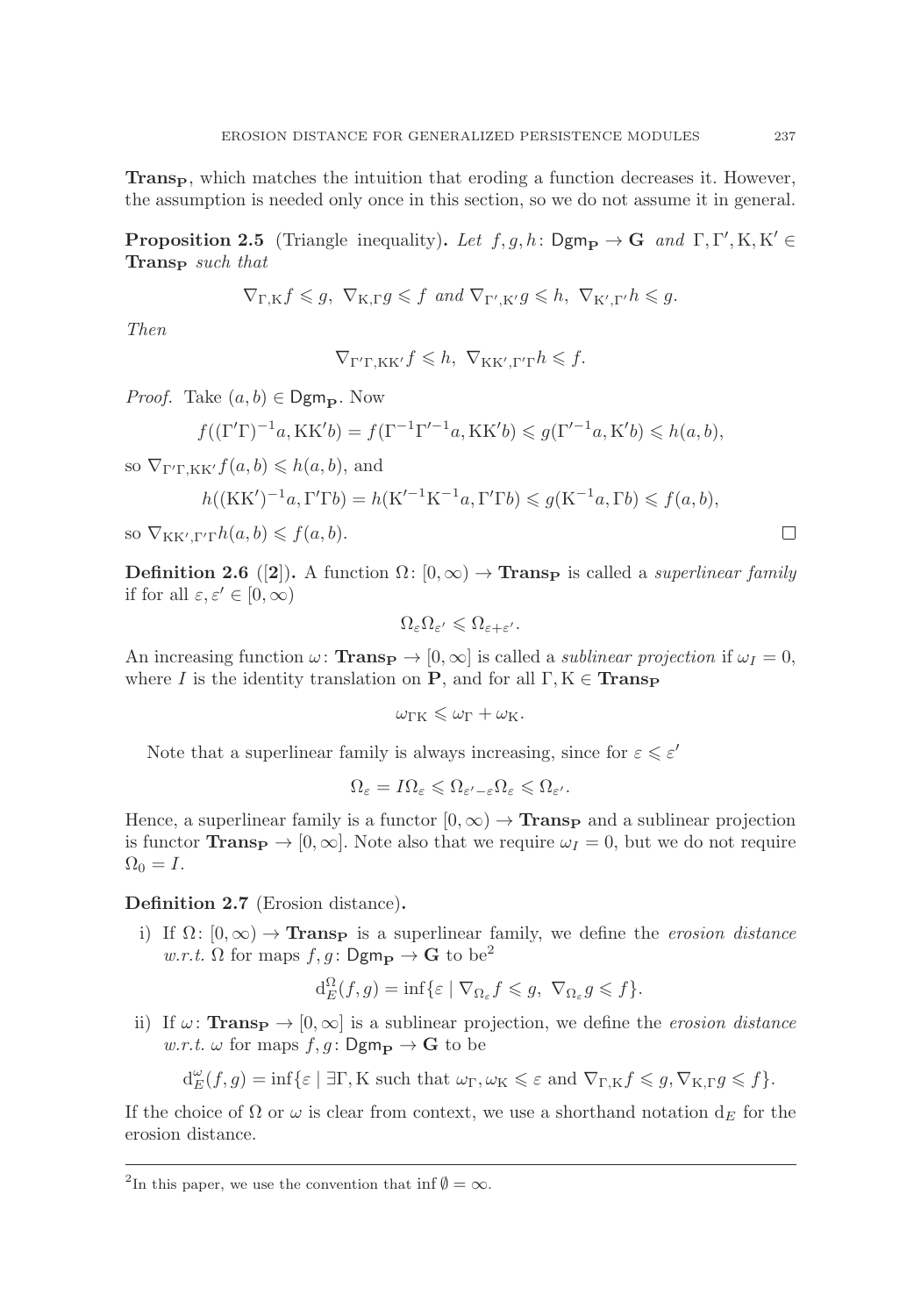*Example 2.8.* Let  $\mathbf{P} = \mathbb{R}$ ,  $\mathbf{G} = \mathbb{N}$ , and  $\Omega_{\varepsilon}(a) = a + \varepsilon$ . Let  $f, g : \mathsf{Dgm}_{\mathbb{R}} \to \mathbb{N}$ 

$$
f(a,b) = \begin{cases} 2, & \text{if } [a,b] \subseteq [0,1], \\ 1, & \text{if } [a,b] \subseteq [0,2] \text{ and } [a,b] \not\subseteq [0,1], \\ 0, & \text{otherwise,} \end{cases}
$$

and

$$
g(a, b) = \begin{cases} 2, & \text{if } [a, b] \subseteq [1, 2], \\ 1, & \text{if } [a, b] \subseteq [0, 2] \text{ and } [a, b] \not\subseteq [1, 2], \\ 0, & \text{otherwise.} \end{cases}
$$



Figure 1: The functions  $f$  and  $g$  of Example 2.8.

Let 
$$
\varepsilon \in [0, 1/2)
$$
, and  $\delta = 1/2 - \varepsilon > 0$ . Now, we have  $(1/2 - \delta, 1/2) \in \text{Dgm}_{\mathbb{R}}$  and  

$$
\nabla_{\Omega_{\varepsilon}} f(1/2 - \delta, 1/2) = f(1/2 - \delta - \varepsilon, 1/2 + \varepsilon) = 2 \nless 1 = g(1/2 - \delta, 1/2).
$$

Hence  $\nabla_{\Omega_{\varepsilon}} f \nleqslant g$ . Similarly  $\nabla_{\Omega_{\varepsilon}} g \nleqslant f$ . For  $\varepsilon \geqslant 1/2$ , we have  $\nabla_{\Omega_{\varepsilon}} f \leqslant g$  and  $\nabla_{\Omega_{\varepsilon}} g \leqslant f$ . Hence  $d_E^{\Omega}(f,g)=1/2$ .

## **Proposition 2.9.**

- i) If  $\Omega: [0, \infty) \to \mathbf{Transp}$  is a superlinear family, then  $d_E^{\Omega}$  is an extended pseudo-<br>matric on the set of docrossing functions  $\mathbf{D}_{\mathbf{F}} \to \mathbf{G}$ metric on the set of decreasing functions  $Dgm_P \rightarrow G$ .
- ii) If  $\Omega$ :  $[0, \infty) \to \textbf{Trans}_{\mathbf{P}}$  is linear, i.e.  $\Omega_0 = I$  and  $\Omega_a \Omega_b = \Omega_{a+b}$  for all  $a, b \in$  $[0, \infty)$ , then  $d_E^{\Omega}$  is an extended pseudo-metric on the set of all functions  $\mathsf{Dgm}_{\mathbf{P}} \to \mathbf{G}$ **G**.
- iii) If  $\omega$ : **Trans**  $\mathbf{P} \to [0, \infty]$  is a sublinear projection, then  $d_E^{\omega}$  is an extended pseudo-<br>metric on the set of all functions  $\mathbf{D}\mathbf{m} \to \mathbf{C}$ metric on the set of all functions  $\text{Dgm}_{\mathbf{P}} \to \mathbf{G}$ .

*Proof.* It's trivial that  $d_E^{\Omega}$  and  $d_{E}^{\omega}$  are symmetric and non-negative in all cases. Additionally in gases ii) and iii) it's glass that  $d_{\square}(f, f) = 0$  for all maps f;  $\mathsf{Dgm} \rightarrow \mathbf{C}$ tionally, in cases ii) and iii) it's clear that  $d_E(f, f) = 0$  for all maps  $f: \mathsf{Dgm}_{\mathbf{P}} \to \mathbf{G}$ . If we take a decreasing map  $f: \mathsf{Dgm}_{\mathbf{P}} \to \mathbf{G}$ , we see that  $\nabla_{\Gamma,K} f \leq f$  for all  $\Gamma, K \in \mathbf{T}$  for all  $\Gamma, K \in \mathbf{T}$ **TransP**, so, in particular,  $\nabla_{\Omega_0} f \leq f$ . This implies that  $d_E^{\Omega}(f, f) = 0$ . All that remains to prove is the triangle inequality. to prove is the triangle inequality.

i) Let  $f, g, h: \mathsf{Dgm}_{\mathbf{P}} \to \mathbf{G}$  and  $\varepsilon, \varepsilon' \geq 0$  such that

$$
\nabla_{\Omega_{\varepsilon}} f \leqslant g, \ \nabla_{\Omega_{\varepsilon}} g \leqslant f, \ \nabla_{\Omega_{\varepsilon'}} g \leqslant h, \ \nabla_{\Omega_{\varepsilon'}} h \leqslant g.
$$

By the triangle inequality (proposition 2.5)  $\nabla_{\Omega_{\varepsilon}/\Omega_{\varepsilon}} f \leq h$  and  $\nabla_{\Omega_{\varepsilon}/h} f \leq f$ .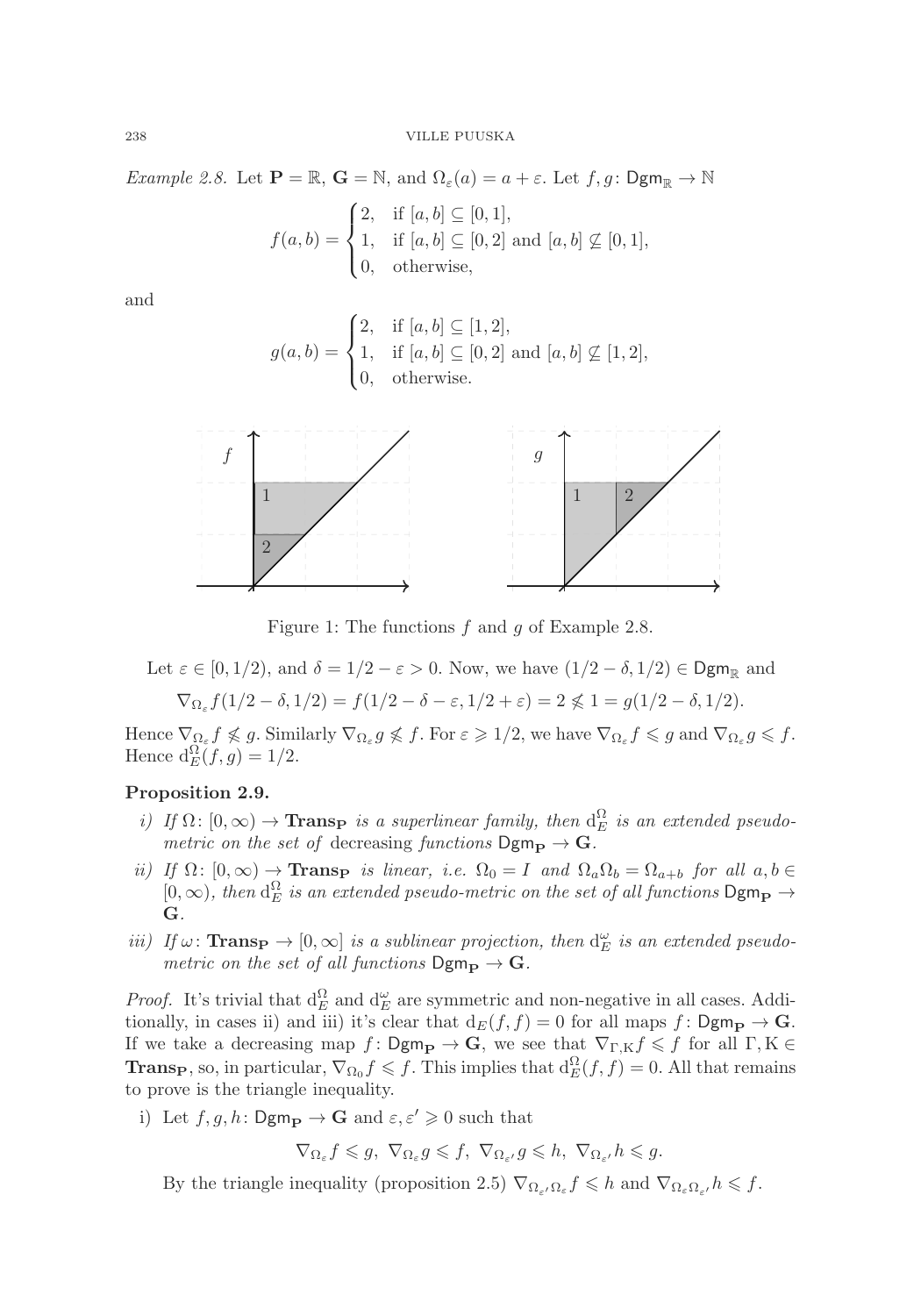We assume that f and h are decreasing and take  $(a, b) \in \mathsf{Dgm}_P$ . We notice that by superlinearity and Lemma 2.2  $((\Omega_{\varepsilon'}\Omega_{\varepsilon})^{-1}a, \Omega_{\varepsilon'}\Omega_{\varepsilon}b) \leq (\Omega_{\varepsilon+\varepsilon'}^{-1}a, \Omega_{\varepsilon+\varepsilon'}b)$ . Since f is decreasing  $f$  is decreasing

$$
\nabla_{\Omega_{\varepsilon+\varepsilon'}} f(a,b) = f(\Omega_{\varepsilon+\varepsilon'}^{-1}a,\Omega_{\varepsilon+\varepsilon'}b) \leqslant f((\Omega_{\varepsilon'}\Omega_{\varepsilon})^{-1}a,\Omega_{\varepsilon'}\Omega_{\varepsilon}b) = \nabla_{\Omega_{\varepsilon'}}\Omega_{\varepsilon}f(a,b).
$$

Hence  $\nabla_{\Omega_{\varepsilon+\varepsilon'}} f \leqslant h$ . Similarly, we see that  $\nabla_{\Omega_{\varepsilon+\varepsilon'}} h \leqslant f$ .

- ii) Let  $f, g, h$  and  $\varepsilon, \varepsilon'$  be as in the previous case. By the same argument,  $\nabla_{\Omega_{\varepsilon}} \Omega_{\varepsilon} f \leq$ h and  $\nabla_{\Omega_{\varepsilon},\Omega_{\varepsilon'}} h \leqslant f$ . If  $\Omega$  is linear, these inequalities give us  $\nabla_{\Omega_{\varepsilon+\varepsilon'}} f \leqslant h$  and  $\nabla_{\Omega_{\varepsilon+\varepsilon'}} h \leqslant f.$
- iii) Let  $f, g, h: \text{Dgm}_{\mathbf{P}} \to \mathbf{G}, \varepsilon, \varepsilon' \geq 0$  and  $\Gamma, \Gamma', \mathbf{K}, \mathbf{K}' \in \textbf{Trans}_{\mathbf{P}}$  such that  $\omega_{\Gamma}, \omega_{\mathbf{K}} \leq \varepsilon'$  and  $\varepsilon, \, \omega_{\Gamma'}, \omega_{\mathrm{K}'} \leqslant \varepsilon'$  and

$$
\nabla_{\Gamma,K} f \leq g, \ \nabla_{\mathbf{K},\Gamma} g \leqslant f, \ \nabla_{\Gamma',\mathbf{K}'} g \leqslant h, \ \nabla_{\mathbf{K}',\Gamma'} h \leqslant g.
$$

By the triangle inequality (proposition 2.5)

$$
\nabla_{\Gamma'\Gamma,\mathbf{KK}'} f \leq h, \ \nabla_{\mathbf{KK}',\Gamma'\Gamma} h \leq f,
$$

and by sublinearity  $\omega_{\Gamma'\Gamma}, \omega_{\text{KK}'} \leq \varepsilon + \varepsilon'.$ 

## **2.1. The** L∞**-distance as an erosion distance**

As our first example, we consider the erosion distance of interlevel set filtrations of functions  $f: X \to \mathbb{R}$ , where X is a fixed set. We show that this is simply the L<sup>∞</sup>-distance  $d_{\infty}(f,g) = ||f - g||_{\infty}$  of functions  $f, g \colon X \to \mathbb{R}$ .

**Definition 2.10.** Let X be a set. To every function  $f: X \to \mathbb{R}$  we attach the interlevel set function

$$
F: \mathsf{Dgm}_{\mathbb{R}} \to \mathbf{Set}, \ F(a, b) = f^{-1}([a, b]),
$$

where **Set** is the category of sets.

Let  $\Omega: [0, \infty) \to \mathbf{Trans}_{\mathbb{R}}$ ,  $\Omega_{\varepsilon}(a) = a + \varepsilon$ . We define a preorder for **Set** by taking the opposite of the natural preorder of sets, i.e. we set

$$
A \leq B \iff A \supseteq B.
$$

**Theorem 2.11.** Let  $f, g: X \to \mathbb{R}$  be functions, and let  $F, G: \text{Dgm}_{\mathbb{R}} \to \text{Set}$  be the interlevel set functions. Then

$$
d_{\infty}(f,g) = d_E^{\Omega}(F,G).
$$

*Proof.* Let  $f, g: X \to \mathbb{R}$  and  $\varepsilon \in [0, \infty)$ . Now,

$$
d_{\infty}(f,g) \leq \varepsilon \iff g(x) - \varepsilon \leq f(x) \leq g(x) + \varepsilon \text{ for all } x \in X
$$
  
\n
$$
\iff g^{-1}([r,r]) \subseteq f^{-1}([r-\varepsilon,r+\varepsilon]) \text{ for all } r \in \mathbb{R}
$$
  
\n
$$
\iff g^{-1}([a,b]) \subseteq f^{-1}([a-\varepsilon,b+\varepsilon]) \text{ for all } a \leq b \in \mathbb{R}
$$
  
\n
$$
\iff g^{-1}([a,b]) \subseteq f^{-1}([a-\varepsilon,b+\varepsilon]) \text{ for all } a < b \in \mathbb{R}
$$
  
\n
$$
\iff \nabla_{\Omega_{\varepsilon}} F \leq G.
$$

To see the second equivalence, set  $r = g(x)$ , and to see the  $\Leftarrow$  direction of the second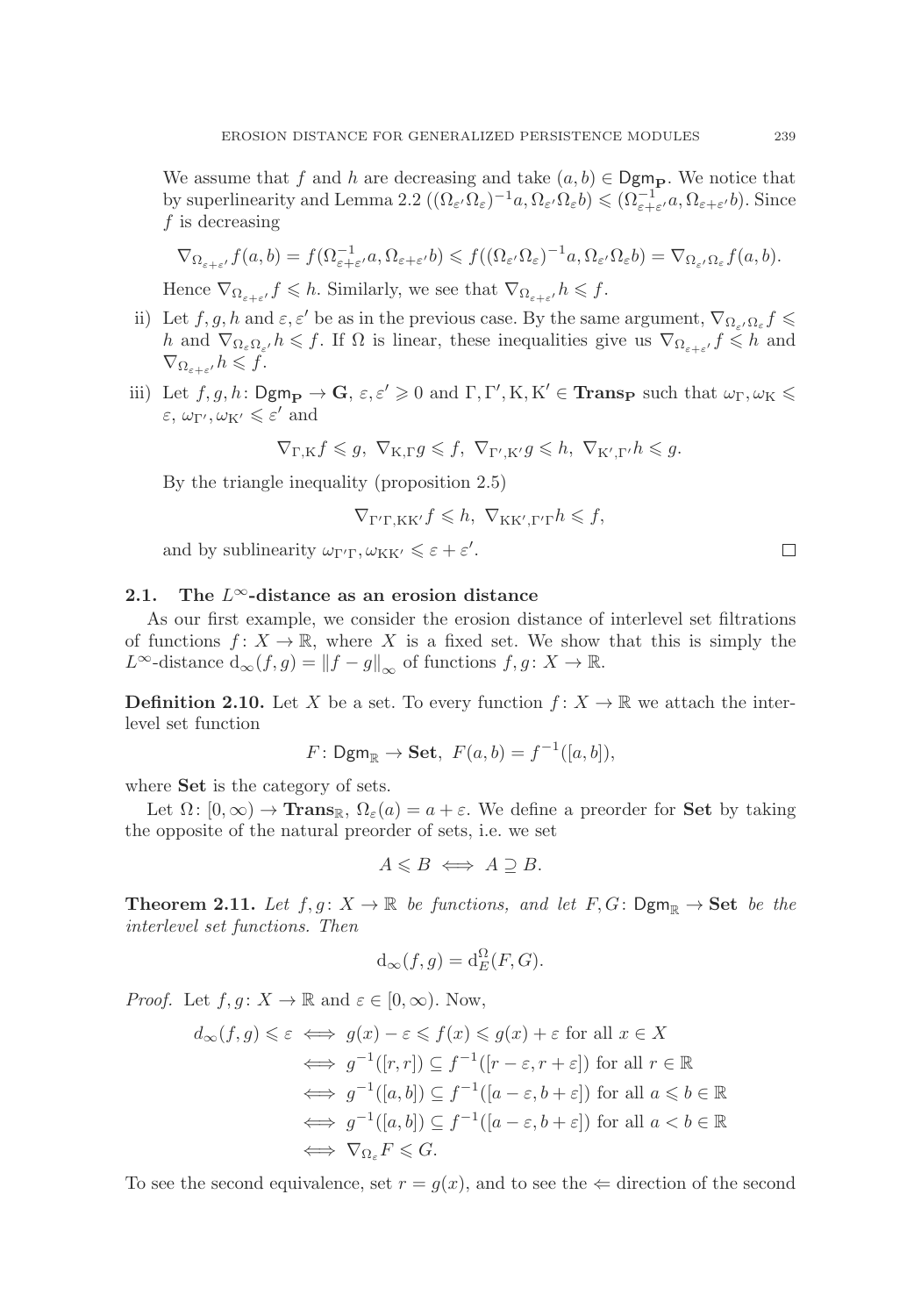to last equivalence, note that

$$
g^{-1}([r,r]) = g^{-1}\left(\bigcap_{i=1}^{\infty} [r - \frac{1}{n}, r]\right)
$$
  

$$
= \bigcap_{i=1}^{\infty} g^{-1}([r - \frac{1}{n}, r])
$$
  

$$
\subseteq \bigcap_{i=1}^{\infty} f^{-1}([r - \frac{1}{n} - \varepsilon, r + \varepsilon])
$$
  

$$
= f^{-1}\left(\bigcap_{i=1}^{\infty} [r - \frac{1}{n} - \varepsilon, r + \varepsilon]\right)
$$
  

$$
= f^{-1}([r - \varepsilon, r + \varepsilon])
$$

for all  $r \in \mathbb{R}$ . By symmetry of the first inequality, we get  $d_{\infty}(f,g) \leq \varepsilon \iff \Omega_{\varepsilon}G \leq F$ . Hence,

$$
\inf \{ \varepsilon \mid d_{\infty}(f, g) \leqslant \varepsilon \} = \inf \{ \varepsilon \mid \nabla_{\Omega_{\varepsilon}} G \leqslant F \text{ and } \nabla_{\Omega_{\varepsilon}} F \leqslant G \},
$$
  

$$
g) = d_{E}^{\Omega}(F, G).
$$

 $\Box$ 

# **3. Erosion distance for persistence modules**

In this section, we specialize the erosion distance for rank invariants of persistence modules  $P \rightarrow C$ , where P is a preordered set and C is an Abelian category with a suitable preorder for its objects. First, in subsection 3.1 we consider which preorders for an Abelian category **C** are suitable. In subsection 3.2 we define the distance in full generality, and finally, in subsection 3.3 we go over the details of the erosion distance of Patel [**16**] and show that the distances are equal.

### **3.1. Preorders that respect mono- and epimorphisms**

If we have a sublinear projection  $\omega$ , or a linear family  $\Omega$ , Proposition 2.9 shows that this information is enough to make the erosion distance an extended pseudo-metric for functions  $\text{Dgm}_{\mathbf{P}} \to \mathbf{C}$ . However, if we have a superlinear family that is not linear, we need to restrict ourselves to decreasing functions. To make sure that the functions induced by persistence modules, i.e. the rank invariants, are indeed decreasing, we first need to consider which preorders of **C** are suitable. A natural idea is to require objects to be larger than their subobjects and quotients, and this turns out to be enough.

**Lemma 3.1.** Let  $C$  be an Abelian category equipped with a preorder  $\leq$  for its objects such that for all  $A, B \in \mathbb{C}$ 

$$
A \hookrightarrow B \Rightarrow A \leq B
$$

and

$$
A \twoheadrightarrow B \Rightarrow A \geq B.
$$

Then, for all morphisms  $f: A \rightarrow B$ :

i) ker  $f \leqslant A$  and coker  $f \leqslant B$ ,

i.e.  $d_{\infty}(f,$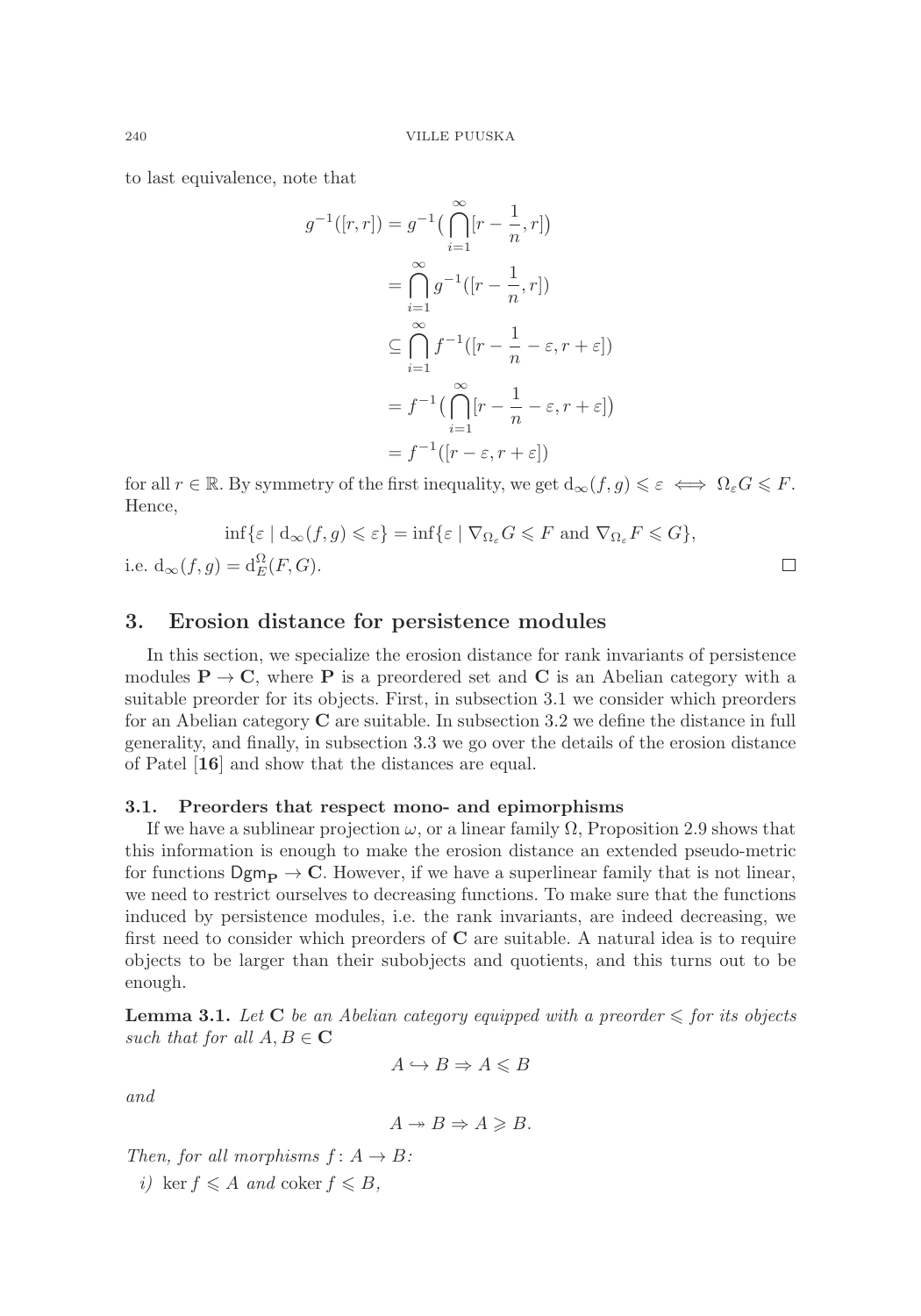$ii)$  im  $f \leqslant A, B$ ,

*iii*) if f is an isomorphism, then  $A \leq B$  and  $B \leq A$ .

Additionally, every preorder that satisfies condition i) also satisfies

$$
A \hookrightarrow B \Rightarrow A \leq B
$$

and

$$
A \twoheadrightarrow B \Rightarrow A \geq B.
$$

Proof. Cases i)–iii) are trivial. The last remark follows from the fact that in an Abelian category every monomorphism is a kernel morphism and every epimorphism is a cokernel morphism.  $\Box$ 

**Definition 3.2.** A preorder of an Abelian category **C** that satisfies the conditions in the previous lemma is said to respect mono- and epimorphisms.

Example 3.3. For the category of finite dimensional vector spaces, we get a preorder that respects mono- and epimorphisms by setting

$$
A \leq B \iff \dim A \leq \dim B.
$$

**Lemma 3.4.** Let **C** be an Abelian category equipped with a preorder that respects mono- and epimorphisms. Let  $f: A \rightarrow B$ ,  $g: A' \rightarrow A$ ,  $h: B \rightarrow B'$  be morphisms in **C** and denote  $f' = hfg$ . Then

$$
\operatorname{im} f' \leqslant \operatorname{im} f.
$$

*Proof.* Note that f' factors as  $A' \xrightarrow{\text{coker}(\ker f')} \text{im } f' \hookrightarrow B'$  (see [15, VIII.3]). If we can factor  $f'$  as  $A' \stackrel{\varphi}{\rightarrow} I \stackrel{\varphi}{\rightarrow} B'$ , then the diagram

$$
\ker f' \xrightarrow{\qquad} A' \xrightarrow{\varphi} I \xrightarrow{\psi} B'
$$

commutes. Since  $\psi$  is a monomorphism, we get that the diagram

$$
\ker f' \xrightarrow{\qquad \qquad } A' \xrightarrow{\varphi} I
$$

commutes. Hence, we can fill in the commutative diagram

$$
A' \xrightarrow{\varphi} I
$$
  
\n
$$
\downarrow \qquad \qquad \downarrow
$$
  
\n
$$
\lim_{t \to \infty} f'
$$

Since  $A' \rightarrow \text{im } f'$  is an epimorphism, the diagram



commutes. Finally, since  $\lim f' \longrightarrow I \longrightarrow B'$  commutes, the map  $\lim f' \rightarrow I$  has to be a monomorphism.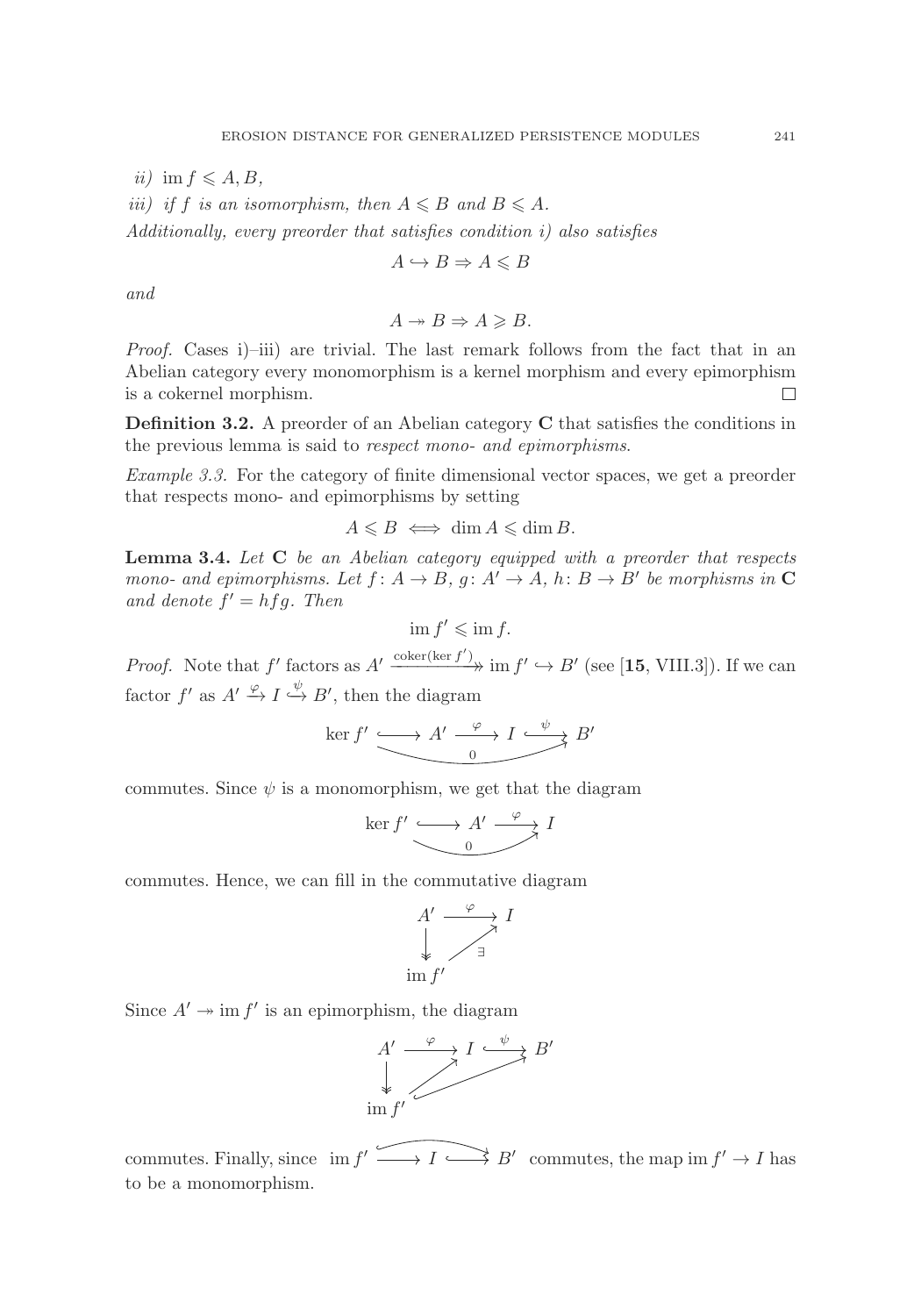By using the above result to the commutative diagram



we get  $\text{im } f' \hookrightarrow \text{im } (\text{im } f \to B')$ . Hence

$$
\text{im } f' \leqslant \text{im } \left( \text{ im } f \to B' \right) \leqslant \text{im } f. \qquad \qquad \Box
$$

## **3.2. Erosion distance for persistence modules**

In this subsection we define the rank invariant and the erosion distance for persistence modules  $P \rightarrow C$ , where P is a preordered set and C is an Abelian category with a preorder that respects mono- and epimorphisms. We also show that the erosion distance is stable with respect to the interleaving distance of [**2**].

**Definition 3.5** (Rank invariant and erosion distance)**.** To every persistence module  $F: \mathbf{P} \to \mathbf{C}$ , i.e. a functor, we attach a map  $\mathcal{F}: \mathsf{Dgm}_{\mathbf{P}} \to \mathbf{C}$  by setting for each  $(a, b) \in$ Dgm<sub>P</sub>

$$
\mathcal{F}(a,b) = \operatorname{im} F(a < b).
$$

We call this map the *rank invariant* of F. In addition, let  $\Omega: [0, \infty) \to \textbf{Transp}$  be a superlinear family or  $\omega$ : **Trans** $\mathbf{p} \to [0,\infty]$  be a sublinear projection. We define the erosion distance  $d_E$  of a pair of persistence modules  $F, G: \mathbf{P} \to \mathbf{C}$  to be

$$
\mathrm{d}_E^{\Omega}(F,G) = \mathrm{d}_E^{\Omega}(\mathcal{F}, \mathcal{G})
$$

or

$$
\mathrm{d}_E^{\omega}(F,G) = \mathrm{d}_E^{\omega}(\mathcal{F},\mathcal{G}).
$$

Example 3.6. Take  $P = \mathbb{R}$ , and let **k** be a field and **C** be the category of finite dimensional **k**-vector spaces equipped with the preorder  $A \leq B \iff \dim A \leq \dim B$ . For every interval  $I \subseteq \mathbb{R}$ , we have a persistence module  $C_I$ , where

$$
C_I(a) = \begin{cases} \mathbf{k}, & \text{if } a \in I, \\ 0, & \text{otherwise,} \end{cases}
$$

for all  $a \in \mathbb{R}$ , and the linear maps  $C_I(a) \to C_I(b)$  are the identity where possible. Let  $F = C_{[0,1]} \oplus C_{[0,2]}$  and  $G = C_{[1,2]} \oplus C_{[0,2]}$ . The rank invariants of F and G are essentially the functions f and g of Example 2.8. Hence, if we take  $\Omega: [0, \infty) \to$ **Trans**<sub>R</sub> to be the standard superlinear family  $\Omega_{\varepsilon}(a) = a + \varepsilon$ , we have already seen in Example 2.8 that  $d_E^{\Omega}(F, G) = 1/2$ .

**Proposition 3.7.** For every persistence module  $F: \mathbf{P} \to \mathbf{C}$  the map  $\mathcal F$  is decreasing. *Proof.* Let  $(a, b) \leqslant (a', b')$ , i.e.  $a' \leqslant a < b \leqslant b'$ . Since

$$
F(a' < b') = F(b \leqslant b')F(a < b)F(a' \leqslant a),
$$

Lemma 3.4 says that

$$
\mathcal{F}(a',b') = \operatorname{im} F(a' < b') \leq \operatorname{im} F(a < b) = \mathcal{F}(a,b). \qquad \qquad \Box
$$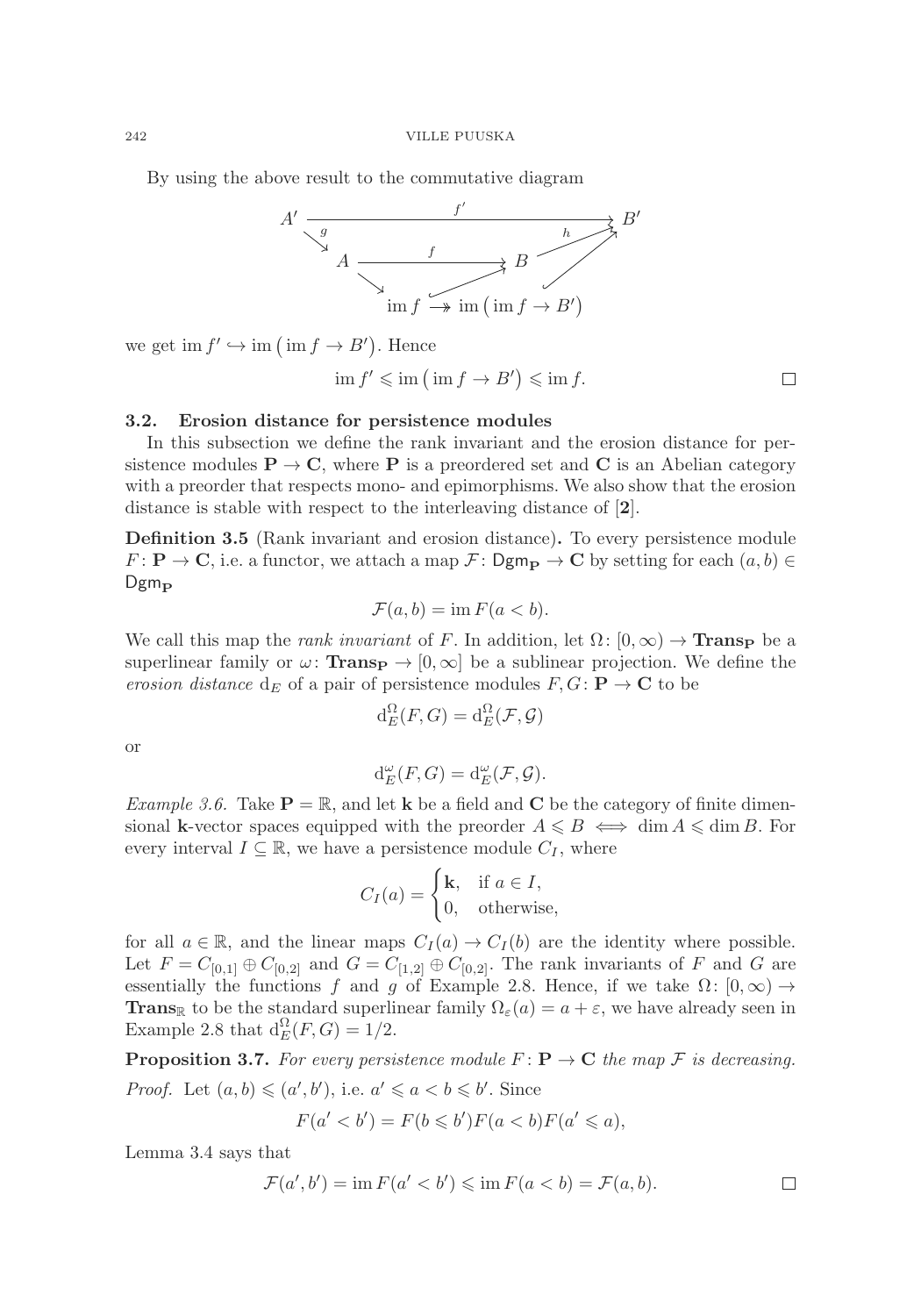**Corollary 3.8.** The erosion distances  $d_E^{\Omega}$  and  $d_E^{\omega}$  are extended pseudo-metrics for persistence modules.

Proof. The claim follows directly from Proposition 3.7 and Proposition 2.9 i) and iii).  $\Box$ 

Now that we have shown that the erosion distances are extended pseudo-metrics, we'll consider stability with respect to the interleaving distance introduced in [**2**].

**Definition 3.9** ([2]). Let  $\Gamma, K \in \mathbf{Transp}$  and let  $F, G: \mathbf{P} \to \mathbf{C}$  be persistence modules. A  $(\Gamma, K)$ -interleaving between F and G is a pair of natural transformations  $(\varphi, \psi)$ 

$$
\varphi \colon F \Rightarrow G\Gamma, \ \psi \colon G \Rightarrow F\mathcal{K},
$$

such that the following diagrams commute:



We say that F and G are  $\varepsilon$ -interleaved with respect to  $\Omega$  if they are  $(\Omega_{\varepsilon}, \Omega_{\varepsilon})$ -interleaved, and similarly that they are  $\varepsilon$ -interleaved with respect to  $\omega$  if there exist  $\Gamma, K \in$ **Trans<sub>P</sub>** such that  $\omega_{\Gamma}, \omega_{\text{K}} \leq \varepsilon$  and F and G are  $(\Gamma, \text{K})$ -interleaved.

We define the *interleaving distances*  $d_I^{\Omega}$  and  $d_I^{\omega}$  by setting

$$
d_I^{\Omega}(F, G) = \inf \{ \varepsilon \mid F \text{ and } G \text{ are } \varepsilon \text{-interleaved w.r.t. } \Omega \},
$$
  

$$
d_I^{\omega}(F, G) = \inf \{ \varepsilon \mid F \text{ and } G \text{ are } \varepsilon \text{-interleaved w.r.t. } \omega \}.
$$

Remark 3.10. Note that since in [**2**] a translation of **P** is not required to be an automorphism, and instead is only required to be an endofunctor of **P** with a natural transformation from the identity functor, our definition of the interleaving distance is slightly different. Specifically, our definition of  $d_I^{\Omega}$  is precisely the same, but for us<br>the choice of Q is more restricted, and our definition of  $d^{\omega}$  may be larger than the the choice of  $\Omega$  is more restricted, and our definition of  $d_I^{\omega}$  may be larger than the distance defined in [2] distance defined in [**2**].

**Theorem 3.11** (Stability of the erosion distance). Let  $F, G: \mathbf{P} \to \mathbf{C}$  be persistence modules. Then

$$
d_E(F, G) \leq d_I(F, G),
$$

where either  $d_E = d_E^{\Omega}$  and  $d_I = d_I^{\Omega}$ , or  $d_E = d_E^{\omega}$  and  $d_I = d_I^{\omega}$ .

Proof. To prove the claim in both cases, it is enough to show that if we have a  $(\Gamma, K)$ -interleaving between F and G, then

$$
\nabla_{\Gamma,K} \mathcal{F} \leqslant \mathcal{G}, \ \nabla_{K,\Gamma} \mathcal{G} \leqslant \mathcal{F}.
$$

Let  $(\varphi, \psi)$  be a  $(\Gamma, K)$ -interleaving between F and G. For every  $(a, b) \in \mathsf{Dgm}_{\mathbf{P}}$  we get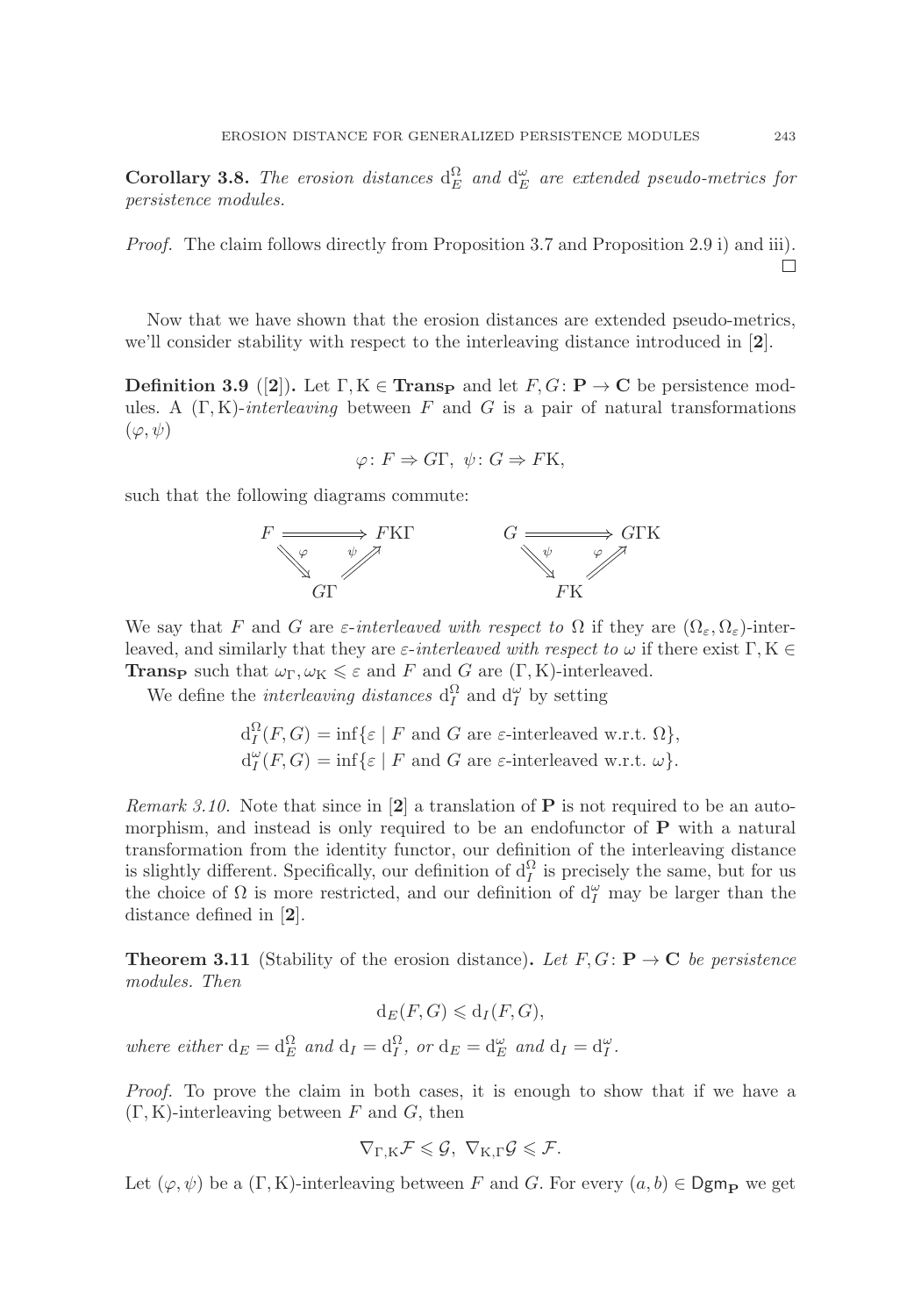a commutative diagram

$$
F(\Gamma^{-1}a) \xrightarrow{\varphi} F(\text{Ka}) \xrightarrow{\psi} F(\text{K}b)
$$
  

$$
G(a) \longrightarrow G(b)
$$

This shows that

$$
F(\Gamma^{-1}a < \mathbf{K}b) = \psi_b \circ G(a < b) \circ \varphi_{\Gamma^{-1}a},
$$

and then by Lemma 3.4

$$
\nabla_{\Gamma,\mathrm{K}} \mathcal{F}(a,b) = \mathrm{im}\, F(\Gamma^{-1}a < \mathrm{K}b) \leq \mathrm{im}\, G(a < b) = \mathcal{G}(a,b).
$$

Hence  $\nabla_{\Gamma,K} \mathcal{F} \leq \mathcal{G}$ . Similarly, we can show that  $\nabla_{K,\Gamma} \mathcal{G} \leq \mathcal{F}$ .

 $\Box$ 

## **3.3. Preorder induced by the Grothendieck group**

The main contribution of [**16**] is a generalization of persistence diagrams to constructible persistence modules over  $\mathbb{R}$  with values in a category  $\mathbf{C}$ , where  $\mathbf{C}$  is an essentially small symmetric monoidal category with images. The paper also introduces a distance for persistence diagrams, the erosion distance. In this subsection, we go over the details of the erosion distance of [**16**] and show that it is equal to our more general erosion distance.

**Definition 3.12.** Let **C** be an essentially small symmetric monoidal category with images.

i) We denote the set of isomorphism classes of **C** by  $\mathcal{J}(\mathbf{C})$ , and we make  $\mathcal{J}(\mathbf{C})$ into a commutative monoid by setting

$$
[A] + [B] = [A \otimes B],
$$

for all  $A, B \in \mathbb{C}$ .

- ii)  $\mathcal{A}(\mathbf{C})$  is the group obtained by taking the group completion of  $\mathcal{J}(\mathbf{C})$ .
- iii) If **C** happens to be Abelian, we consider **C** to be monoidal by taking the tensor product to be the coproduct  $\otimes = \oplus$ .  $\mathcal{B}(\mathbf{C})$  is the group obtained from  $\mathcal{A}(\mathbf{C})$  by adding relations  $[A]+[C]=[B]$  for all exact sequences  $0 \to A \to B \to C \to 0$ .

Both groups,  $\mathcal{A}(\mathbf{C})$  and  $\mathcal{B}(\mathbf{C})$ , are often called the Grothendieck group of **C**.

Example 3.13. Take **C** to be the category of finite dimensional vector spaces over a field **k**. It is easy to see that  $\mathcal{J}(\mathbf{C}) \cong \mathbb{N}$  and  $\mathcal{A}(\mathbf{C}) \cong \mathcal{B}(\mathbf{C}) \cong \mathbb{Z}$ .

**Definition 3.14.** A persistence module  $F: \mathbb{R} \to \mathbb{C}$  is said to be constructible, if there exists a finite set  $S = \{s_1, \ldots, s_n\} \subseteq \mathbb{R}$ , where  $s_1 < s_2 < \cdots < s_n$ , such that:

- for  $p \leqslant q \leq s_1$  the morphism  $F(p \leqslant q) = id_e$ , where  $e \in \mathbb{C}$  is the neutral element of the monoidal estacew. of the monoidal category,
- for  $s_i \leqslant p \leqslant q < s_{i+1}$  the morphism  $F(p \leqslant q)$  is an isomorphism, and
- for  $s_n \leqslant p \leqslant q$  the morphism  $F(p \leqslant q)$  is an isomorphism.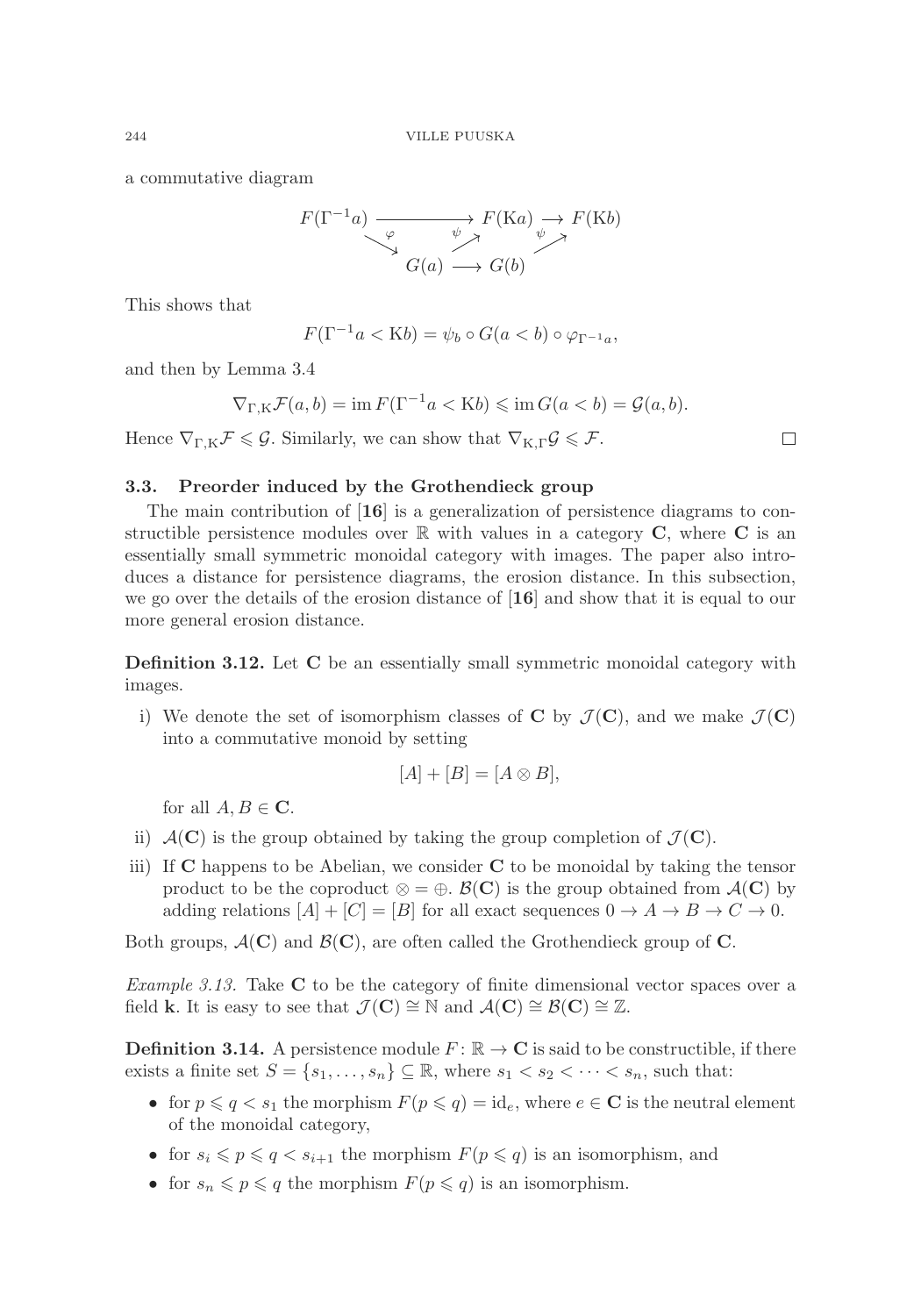Now, to every constructible persistence module  $F: \mathbb{R} \to \mathbb{C}$  we attach a map

$$
dF_{\mathcal{A}}: \mathsf{Dgm}_{\mathbb{R}} \to \mathcal{A}(\mathbf{C}), \; dF_{\mathcal{A}}(a, b) = [\text{im } F(a < b - \delta)],
$$

where  $\delta > 0$  is small enough so that im  $F(a < b - \delta') \cong \text{im } F(a < b - \delta)$  for all  $0 <$  $\delta' < \delta$ . If **C** is Abelian, we attach a second map to F

$$
dF_{\mathcal{B}}\colon \mathsf{Dgm}_{\mathbb{R}} \to \mathcal{B}(\mathbf{C}), \; dF_{\mathcal{B}}(a,b) = [\text{im } F(a < b - \delta)],
$$

where  $\delta > 0$  is again sufficiently small.

**Theorem 3.15** ([16, Theorem 4.1]). The maps  $dF_A$  and  $dF_B$  have Möbius inversions, i.e. functions  $F_A: \text{Dgm}_{\mathbb{R}} \to A(\mathbb{C})$  and  $F_B: \text{Dgm}_{\mathbb{R}} \to B(\mathbb{C})$  with finite support such that

$$
\sum_{\mathbf{x}\geq \mathbf{a}} F_{\mathcal{A}}(\mathbf{x}) = dF_{\mathcal{A}}(\mathbf{a}) \text{ and } \sum_{\mathbf{x}\geq \mathbf{a}} F_{\mathcal{B}}(\mathbf{x}) = dF_{\mathcal{B}}(\mathbf{a})
$$

for all  $\mathbf{a} \in \mathsf{Dgm}_{\mathbb{R}}$ .

The functions  $F_A$  and  $F_B$  are called the type A and type B persistence diagrams of F. Since in this article we always assume that **C** is Abelian, we will only focus on the type  $\beta$  diagrams.

**Definition 3.16.** We define a preorder for the Grothedieck group  $\mathcal{B}(\mathbf{C})$  by setting

 $x \leq y \iff$  there exists  $A \in \mathbf{C}$  such that  $x + [A] = y$ .

This gives a preorder for **C**

$$
A \leq B \iff [A] \leq [B].
$$

The type  $\beta$  persistence diagrams of constructible persistence modules are preordered by setting for all constructible  $F, G: \mathbb{R} \to \mathbb{C}$ 

$$
F_{\mathcal{B}} \preceq G_{\mathcal{B}} \iff \sum_{\mathbf{x} \geq \mathbf{a}} F_{\mathcal{B}}(\mathbf{x}) \leqslant \sum_{\mathbf{x} \geqslant \mathbf{a}} G_{\mathcal{B}}(\mathbf{x}) \text{ for all } \mathbf{a} \in \mathsf{Dgm}_{\mathbb{R}}.
$$

Since  $F_{\mathcal{B}}$  and  $G_{\mathcal{B}}$  are Möbius inversions of  $dF_{\mathcal{B}}$  and  $dG_{\mathcal{B}}$ , this is equivalent to

 $dF_{\mathcal{B}}(\mathbf{a}) \leq dG_{\mathcal{B}}(\mathbf{a})$  for all  $\mathbf{a} \in \mathsf{Dgm}_{\mathbb{R}}$ .

Example 3.17. Take **C** to be the category of finite dimensional vector spaces over a field **k** like in Example 3.13. The preorder of **C** we get from the previous definition is simply  $A \leq B \iff \dim A \leq \dim B$ .

**Definition 3.18.** The erosion distance of  $\begin{bmatrix} 16 \end{bmatrix}$  between type B persistence diagrams of constructible persistence modules  $F, G$  is

$$
d_E(F, G) = \inf \{ \varepsilon \ge 0 \mid \nabla_{\Omega_\varepsilon} F_{\mathcal{B}} \preceq G_{\mathcal{B}} \text{ and } \nabla_{\Omega_\varepsilon} G_{\mathcal{B}} \preceq F_{\mathcal{B}} \},
$$

where  $\Omega$  is the usual superlinear family of  $\mathbb{R}$ ,  $\Omega_{\varepsilon}(a) = a + \varepsilon$ .

Once again, using the fact that  $F_B$  and  $G_B$  are Möbius inversions, these inequalities are equivalent to

$$
\nabla_{\Omega_{\varepsilon}} dF_{\mathcal{B}} \leq dG_{\mathcal{B}}
$$
 and  $\nabla_{\Omega_{\varepsilon}} dG_{\mathcal{B}} \leq dF_{\mathcal{B}}$ ,

where the inequalities are pointwise inequalities of functions, i.e.  $\nabla_{\Omega_{\varepsilon}} dF_{\mathcal{B}} \leq dG_{\mathcal{B}} \iff$  $\nabla_{\Omega_{\varepsilon}} dF_{\mathcal{B}}(\mathbf{x}) \leq dG_{\mathcal{B}}(\mathbf{x})$  for all  $\mathbf{x} \in \mathsf{Dgm}_{\mathbb{R}}$ .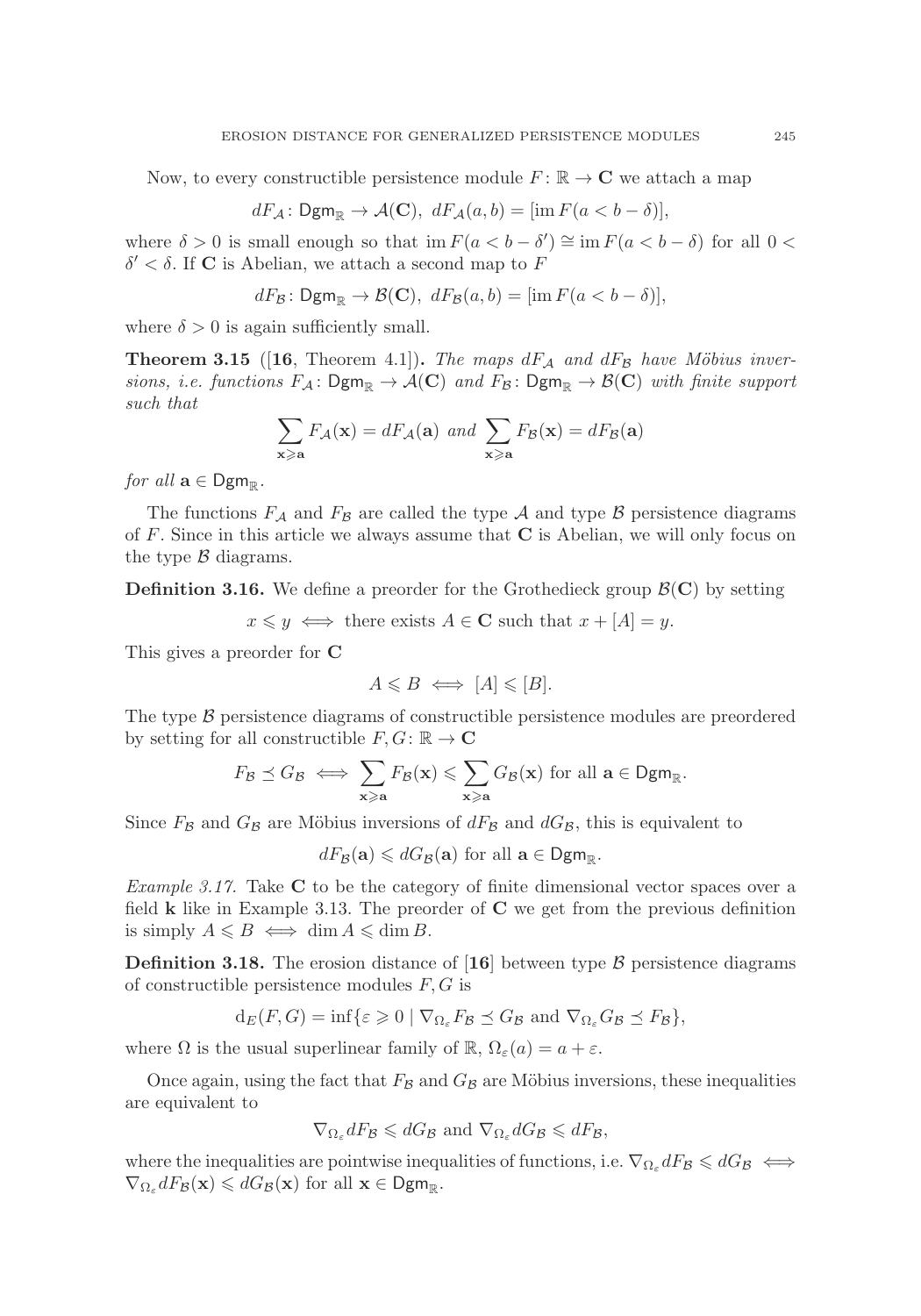This way of getting an erosion distance between persistence modules does not generalize to arbitrary preordered sets **P** since we need the  $\delta$  in the definition of  $dF_B$ . Fortunately, forgetting the  $\delta$  in the definition turns out to give the same distance as the next proposition and corollary show.

**Proposition 3.19.** Let  $F, G: \mathbb{R} \to \mathbb{C}$  be constructible persistence modules and  $\varepsilon \in$  $[0, \infty)$ . Define

$$
\mathcal{F} \colon \mathsf{Dgm}_{\mathbb{R}} \to \mathbf{C}, \ (a, b) \mapsto \mathrm{im}\, F(a < b),
$$

and

 $\mathcal{G} \colon \mathsf{Dgm}_{\mathbb{R}} \to \mathbf{C}, \ (a, b) \mapsto \text{im } G(a < b).$ 

Now

$$
\nabla_{\Omega_{\varepsilon}} \mathcal{F} \leqslant \mathcal{G} \iff \nabla_{\Omega_{\varepsilon}} dF_{\mathcal{B}} \leqslant dG_{\mathcal{B}} \iff \nabla_{\Omega_{\varepsilon}} F_{\mathcal{B}} \preceq G_{\mathcal{B}}.
$$

Proof. The right-hand equivalence follows directly from the definition of the rightmost inequality and by the definition of the Möbius inversion. Let  $(a, b) \in \mathsf{Dgm}_{\mathbb{R}}$  and we first assume that  $\nabla_{\Omega_{\varepsilon}} \mathcal{F} \leq \mathcal{G}$ . Now, by the definition of  $dF_{\mathcal{B}}$  and  $dG_{\mathcal{B}}$  there exists  $\delta > 0$  such that

$$
\nabla_{\Omega_{\varepsilon}} dF_{\mathcal{B}}(a, b) = [\text{im } F(a - \varepsilon < b + \varepsilon - \delta)]
$$

and

$$
dG_{\mathcal{B}}(a,b) = [\text{im } G(a < b - \delta)].
$$

Hence

$$
\nabla_{\Omega_{\varepsilon}} dF_{\mathcal{B}}(a, b) \leq dG_{\mathcal{B}}(a, b) \iff \left[ \text{im } F(a - \varepsilon < b + \varepsilon - \delta) \right] \leqslant \left[ \text{im } G(a < b - \delta) \right]
$$
\n
$$
\iff \text{im } F(a - \varepsilon < b + \varepsilon - \delta) \leqslant \text{im } G(a < b - \delta)
$$
\n
$$
\iff \nabla_{\Omega_{\varepsilon}} \mathcal{F}(a, b - \delta) \leqslant \mathcal{G}(a, b - \delta).
$$

The last inequality holds by assumption, so  $\nabla_{\Omega_{\varepsilon}} dF_{\mathcal{B}} \leq dG_{\mathcal{B}}$ .

Now, we assume that  $\nabla_{\Omega_{\varepsilon}} dF_B \leq dG_B$  and let  $(a, b) \in \mathsf{Dgm}_{\mathbb{R}}$ . Since F and G are<br>permetible there exists a small enough  $\delta > 0$  such that for all  $0 < \delta' < \delta$ . constructible, there exists a small enough  $\delta > 0$  such that for all  $0 < \delta' \leq \delta$ 

$$
F(b + \varepsilon < b + \varepsilon + \delta') \colon F(b + \varepsilon) \cong F(b + \varepsilon + \delta')
$$

and

$$
G(b < b + \delta') \colon G(b) \cong G(b + \delta'),
$$

i.e. the morphisms are isomorphisms. Hence

$$
\nabla_{\Omega_{\varepsilon}} dF_{\mathcal{B}}(a, b + \delta) = [\text{im } F(a - \varepsilon < b + \varepsilon)]
$$

and

$$
dG_{\mathcal{B}}(a, b+\delta) = [\text{im } G(a
$$

Now

$$
\nabla_{\Omega_{\varepsilon}} \mathcal{F}(a, b) \leq \mathcal{G}(a, b) \iff \text{im } F(a - \varepsilon < b + \varepsilon) \leq \text{im } G(a < b)
$$
\n
$$
\iff \left[ \text{im } F(a - \varepsilon < b + \varepsilon) \right] \leq \left[ \text{im } G(a < b) \right]
$$
\n
$$
\iff \nabla_{\Omega_{\varepsilon}} dF_{\mathcal{B}}(a, b + \delta) \leq dG_{\mathcal{B}}(a, b + \delta).
$$

Again, the last inequality holds by assumption, so  $\nabla_{\Omega_{\varepsilon}} \mathcal{F} \leq \mathcal{G}$ .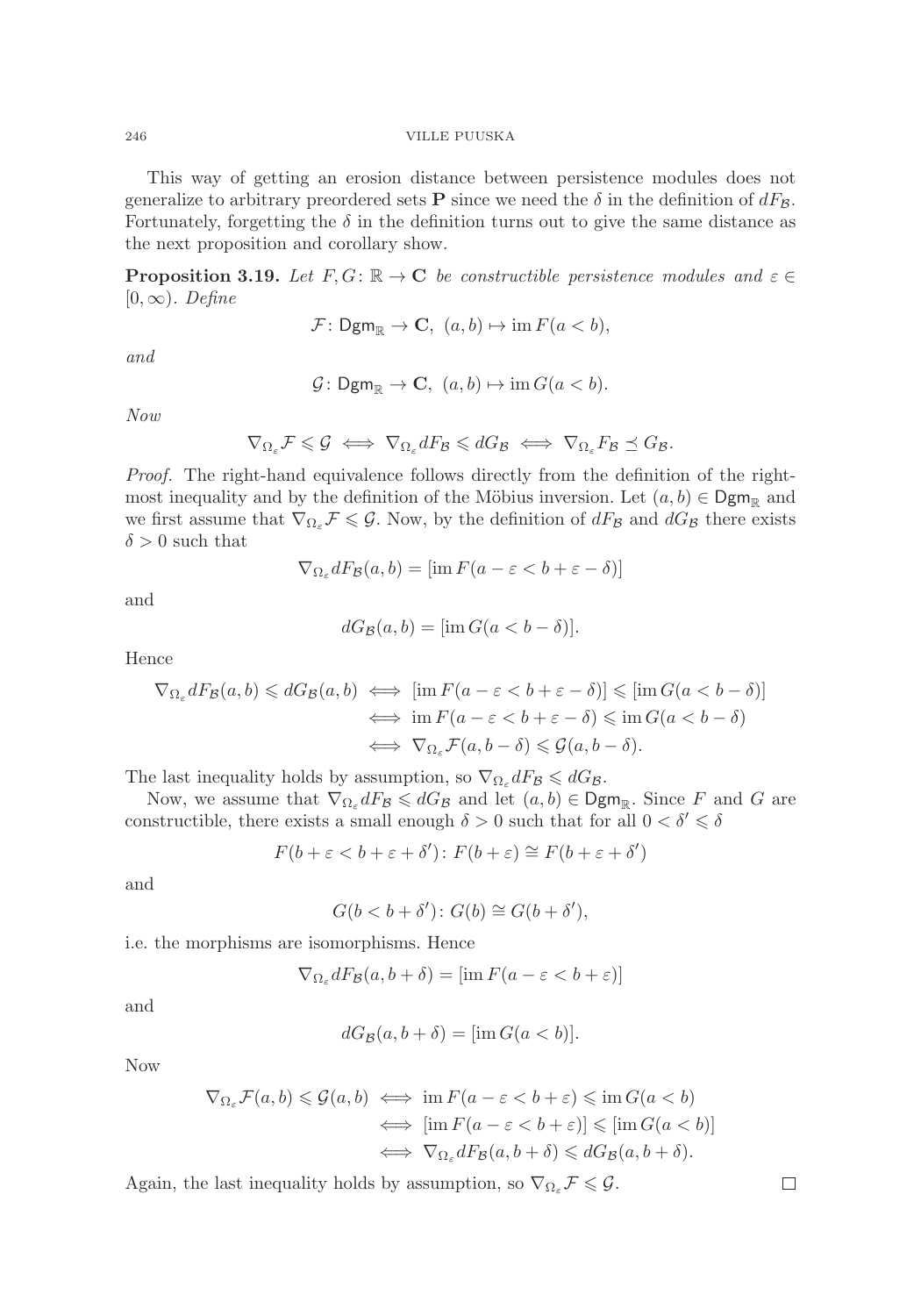**Corollary 3.20.** Let F and G be constructible persistence modules. Then

$$
\mathrm{d}_{E}^{\Omega}(\mathcal{F}, \mathcal{G}) = \mathrm{d}_{E}(F_{\mathcal{B}}, G_{\mathcal{B}}).
$$

## **4. Minimal preorders and the natural pseudo-distance**

In this section we show how the distance  $d<sub>T</sub>$  of [11] is obtained as a special case of the erosion distance. The distance  $d<sub>T</sub>$  is an extended pseudo-metric for continuous functions  $\varphi: X \to \mathbb{R}^n$  for some fixed  $n \in \mathbb{Z}_+$  and any topological space X, or, more generally, for persistence modules  $\mathbb{R}^n \to A\mathbf{b}$ . We also show that the recipe for getting a preorder of **Ab** that is used in [**11**] can be used in an arbitrary Abelian category **C**, and that it gives the minimal preorder of **C** that respects mono- and epimorphisms.

Throughout this section, we take  $\Omega: [0, \infty) \to \mathbf{Trans}_{\mathbb{R}^n}, \Omega_{\varepsilon}(\mathbf{a}) = \mathbf{a} + \varepsilon$ , where  $\varepsilon =$  $(\varepsilon, \ldots, \varepsilon).$ 

### **4.1. Minimal preorders**

Before looking at the relationship between our general erosion distance and the distance  $d_T$ , we start with some definitions and propositions to help us declutter the definition of  $d<sub>T</sub>$  and understand the preorder of **Ab** that is implicitly defined in [11].

**Definition 4.1.** We define a preorder for **Ab** by setting for every  $A, B \in$  **Ab** 

 $A \leq B \iff$  there exists a subgroup  $B' \subseteq B$  and an epimorphism  $B' \to A$ .

In other words,  $A \leq B$ , if and only if A is a subquotient of B. This preorder is called the subquotient preorder.

**Proposition 4.2.** The subquotient preorder is a preorder for **Ab**.

*Proof.* Reflexivity is trivial. Let  $A \leq B \leq C$ , i.e. there exist subgroups  $B' \subseteq B$  and  $C' \subseteq C$  such that  $B' \to A$  and  $f: C' \to B$ . We define  $C'' = f^{-1}(B')$ . Now, clearly  $C'' \twoheadrightarrow A$ , so  $A \leq C$ .  $\Box$ 

The subquotient preorder clearly respects mono- and epimorphisms. We can define the subquotient preorder in the same way for any category of modules over a ring, and it turns out to be minimal among all preorders that respect mono- and epimorphisms. In a general Abelian category, even if the relation does not define a preorder, its transitive closure is the minimal preorder.

**Theorem 4.3.** Let **C** be an Abelian category. Define a relation R on **C** by setting for all  $a, b \in \mathbb{C}$ 

$$
aRb \iff there exists b' \in \mathbf{C} such that a \leftarrow b' \hookrightarrow b.
$$

Let  $\leq$  be the transitive closure of R. Then  $\leq$  is minimal among all preorders of **C** that respect mono- and epimorphisms, i.e. if  $\preceq$  is another preorder that respects monoand epimorphisms, then for all  $a, b \in \mathbb{C}$ 

$$
a \leqslant b \Rightarrow a \preceq b.
$$

In addition, let **P** be a preordered set and fix a superlinear family  $\Omega$  (resp. a sublinear projection  $\omega$ ) of **P**. Then, the erosion distance with respect to  $\leq$  and  $\Omega$  (resp.  $\omega$ )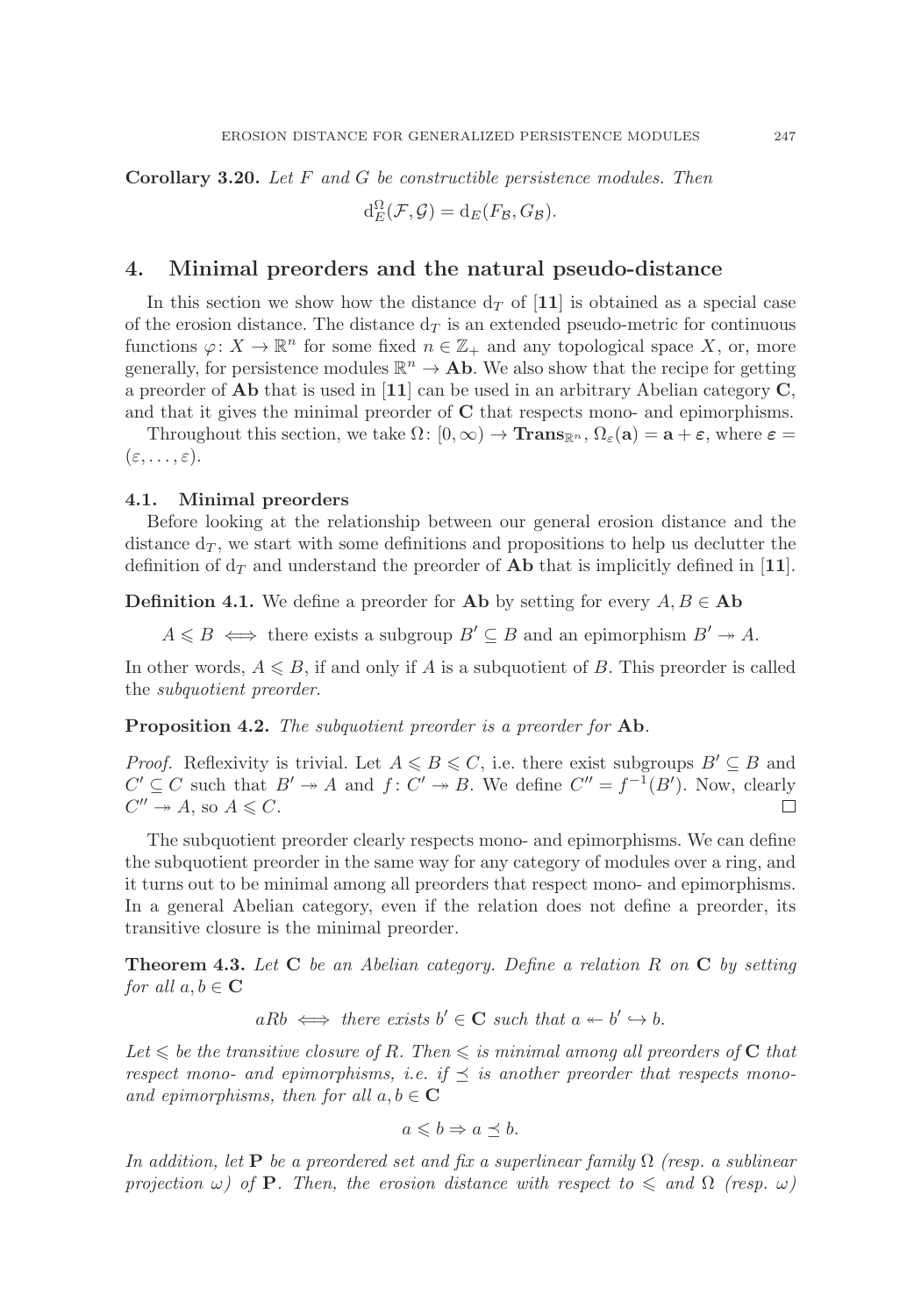is maximal among all erosion distances of functions  $Dgm_P \rightarrow C$  with respect to  $\Omega$  $(resp. \omega).$ 

*Proof.* Let  $a, b \in \mathbb{C}$  such that  $aRb$ , i.e. there exists  $b' \in \mathbb{C}$  such that

$$
a \leftarrow b' \hookrightarrow b.
$$

Since  $\leq$  respects mono- and epimorphisms,  $a \leq b' \leq b$ , hence  $a \leq b$ . If  $a \leq b$ , then we have a chain of relations  $aRb_1$ ,  $b_1Rb_2$ , ...,  $b_mRb$ , which gives us  $a \leq b_1 \leq \cdots \leq b$ .  $\Box$ 

Since the subquotient preorder clearly respects mono- and epimorphisms, we get a stable extended pseudo-metric  $d_E^{\Omega}$  for persistence modules  $F, G \colon \mathbb{R}^n \to \mathbf{Ab}$  by setting

$$
\mathrm{d}_{E}^{\Omega}(F,G)=\mathrm{d}_{E}^{\Omega}(\mathcal{F},\mathcal{G})
$$

as in Definition 3.5, where  $\mathcal F$  and  $\mathcal G$  are the rank invariants of  $F$  and  $G$ , respectively.

**Definition 4.4.** We denote

$$
\mathsf{Dgm}_{\mathbb{R}^n}^{\prime} := \{ (\mathbf{a}, \mathbf{b}) \in \mathbb{R}^n \mid a_i < b_i \text{ for each } i = 1, \ldots, n \} \subseteq \mathsf{Dgm}_{\mathbb{R}^n}.
$$

Let F and G be persistence modules and  $\mathcal F$  and  $\mathcal G$  be their rank invariants, respectively. We define the distance  $d_T$  between F and G to be

$$
\mathrm{d}_{T}(F,G)=\inf\{\varepsilon\in[0,\infty)\mid (\nabla_{\Omega_{\varepsilon}}F)|_{\mathsf{Dgm}_{\mathbb{R}^{n}}}\leqslant \mathcal{G}|_{\mathsf{Dgm}_{\mathbb{R}^{n}}'}\text{ and }(\nabla_{\Omega_{\varepsilon}}\mathcal{G})|_{\mathsf{Dgm}_{\mathbb{R}^{n}}'}\leqslant \mathcal{F}|_{\mathsf{Dgm}_{\mathbb{R}^{n}}'}\}.
$$

We now have two distances for persistence modules  $F, G \colon \mathbb{R}^n \to \mathbf{Ab} \colon d_E^{\Omega}(F, G)$  and  $(F, G)$ . The only difference between dr. and  $d^{\Omega}$  is that the inequalities considered  $d_T(F, G)$ . The only difference between  $d_T$  and  $d_E^{\Omega}$  is that the inequalities considered<br>in the definition of  $d^{\Omega}$  are of functions defined over  $\mathsf{Dgm}$  , while in the definition of in the definition of  $d_E^{\Omega}$  are of functions defined over  $\mathsf{Dgm}_{\mathbb{R}^n}$  while in the definition of  $d_E$  the inequalities are of the same functions restricted to  $\mathsf{Dom}' \subset \mathsf{Dom}$ . Hence  $d_T$  the inequalities are of the same functions restricted to  $\text{Dgm}_{\mathbb{R}^n} \subseteq \text{Dgm}_{\mathbb{R}^n}$ . Hence,

$$
\mathrm{d}_T(F,G) \leqslant \mathrm{d}_E^{\Omega}(F,G).
$$

The converse inequality actually holds as well, as the next proposition implies.

**Proposition 4.5.** Let  $f, g: \text{Dgm}_{\mathbb{R}^n} \to \mathbf{G}$  be decreasing functions and  $\varepsilon > 0$  such that  $\nabla_{\Omega_{\varepsilon}} f|_{\mathsf{Dgm}'_{\mathbb{R}^n}} \leq g|_{\mathsf{Dgm}'_{\mathbb{R}^n}}$ . Then  $\nabla_{\Omega_{\varepsilon'}} f \leq g$  for all  $\varepsilon' > \varepsilon$ .

*Proof.* Let  $\varepsilon' > \varepsilon$  and take any  $(\mathbf{a}, \mathbf{b}) \in \mathsf{Dgm}_{\mathbb{R}^n}$ . Note that since  $\varepsilon' - \varepsilon > 0$ , we have

$$
(\mathbf{a}-(\varepsilon'-\varepsilon),\mathbf{b}+(\varepsilon'-\varepsilon))\in \mathsf{Dgm}_{\mathbb{R}^n}.
$$

Now, using the inequality  $\nabla_{\Omega_{\varepsilon}} f|_{\mathsf{Dgm}'_{\mathbb{R}^n}} \leq g|_{\mathsf{Dgm}'_{\mathbb{R}^n}}$  and the fact that g is decreasing,

$$
\nabla_{\Omega_{\varepsilon'}} f(\mathbf{a}, \mathbf{b}) = f(\mathbf{a} - \varepsilon', \mathbf{b} + \varepsilon')
$$
  
=  $\nabla_{\Omega_{\varepsilon}} f(\mathbf{a} - (\varepsilon' - \varepsilon), \mathbf{b} + (\varepsilon' - \varepsilon))$   
 $\leq g(\mathbf{a} - (\varepsilon' - \varepsilon), \mathbf{b} + (\varepsilon' - \varepsilon))$   
 $\leq g(\mathbf{a}, \mathbf{b}).$ 

Hence  $\nabla_{\Omega_{\varepsilon'}} f \leqslant g.$ 

As noted before the previous proposition, we get the following proposition.

**Proposition 4.6.** For all persistence modules  $F, G: \mathbb{R}^n \to \mathbf{Ab}$ 

$$
\mathrm{d}_T(F,G) = \mathrm{d}_E^{\Omega}(F,G).
$$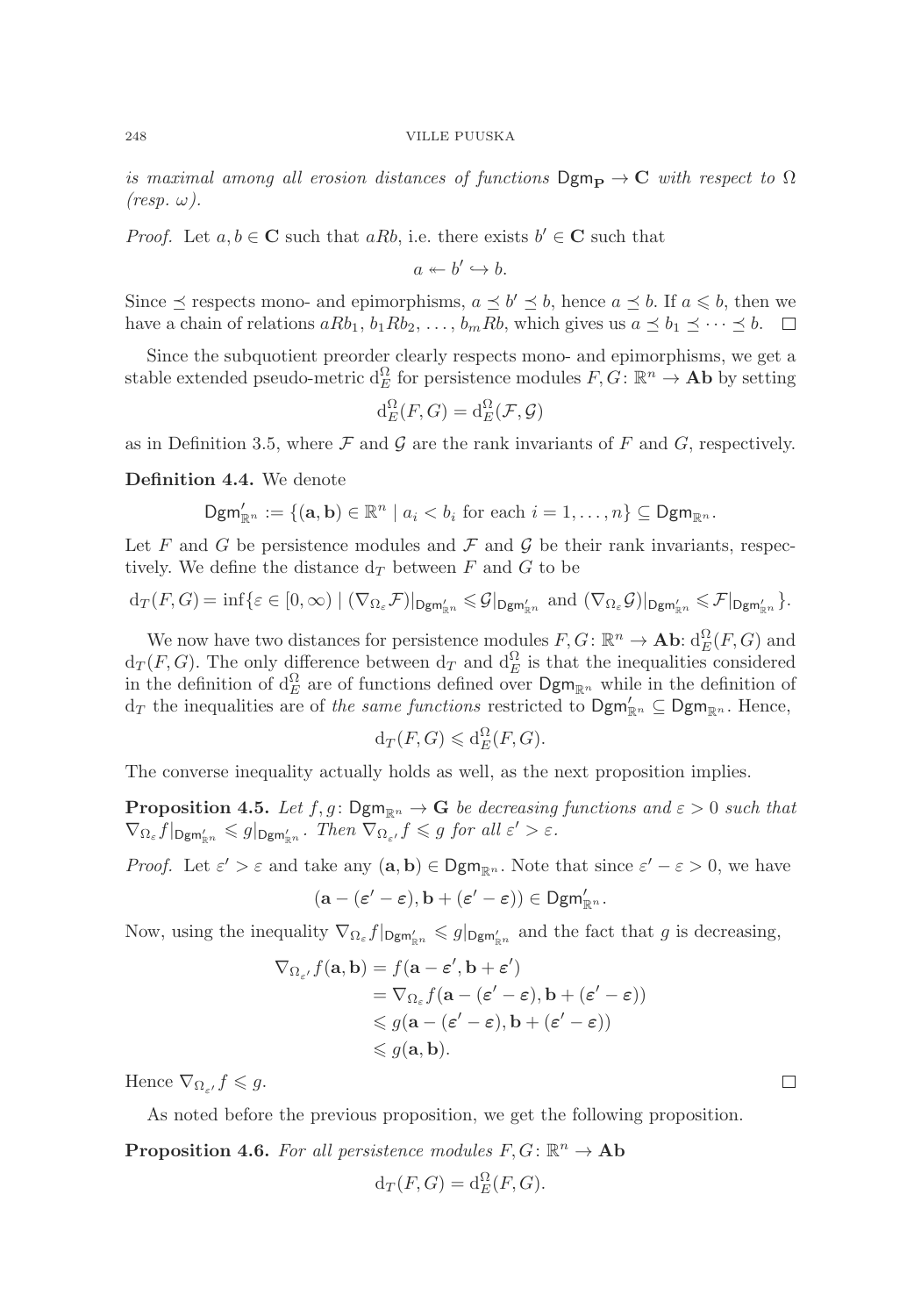### **4.2. The natural pseudo-distance**

One of the central results of [11] is Theorem 2.9 that states that  $d<sub>T</sub>$  gives a lower bound for the natural pseudo-distance. The natural pseudo-distance is a dissimilarity measure between size pairs. It measures how close we can get two functions corresponding to two size pairs, with respect to the  $L^{\infty}$ -distance, by changing the base space of one of the functions to the base space of the other function by a homeomorphism.

**Definition 4.7.** A size pair  $(X, \varphi)$  consists of a topological space X and a continuous function  $\varphi: X \to \mathbb{R}^n$ .

**Definition 4.8.** The natural pseudo-distance between two size pairs  $(X, \varphi)$ ,  $(Y, \psi)$  is

$$
d_{NP}(\varphi, \psi) = \inf_{h \in \text{Homeo}(X, Y)} ||\varphi - \psi \circ h||_{\infty},
$$

where Homeo(X, Y) is the set of homeomorphisms from X to Y,  $\mathbb{R}^n$  is equipped with the max-norm  $\|\mathbf{x}\| = \max_{i=1,\dots,n} |x_i|$ , and  $\|f\|_{\infty} = \sup_{x \in X} \|f(x)\|$  is the sup-norm.

For more on the natural pseudo-distance, see, e.g., [**8, 9, 10**], and to see how the natural pseudo-distance can be interpreted as an interleaving distance, see [**7**, Theorem 3.12].

**Theorem 4.9** (Lower bound for the natural pseudo-distance). Let  $(X, \varphi)$  and  $(Y, \psi)$ be size pairs. Let H :  $\text{Top} \rightarrow \text{C}$  be a functor, where **C** is an Abelian category equipped with a preorder that respects mono- and epimorphisms. The functions  $\varphi$  and  $\psi$  induce functors  $H^{X,\varphi}, H^{Y,\psi} : \mathbb{R}^n \to \mathbb{C}$ ,

$$
H^{X,\varphi}(\mathbf{a})=H(X\langle \varphi \leqslant \mathbf{a} \rangle),\ H^{Y,\psi}(\mathbf{a})=H(Y\langle \psi \leqslant \mathbf{a} \rangle),
$$

 $where \ X\langle \varphi \leqslant \mathbf{a} \rangle = \{x \in X \mid \varphi(x) \leqslant \mathbf{a}\} \ and \ Y\langle \psi \leqslant \mathbf{a} \rangle = \{y \in Y \mid \psi(y) \leqslant \mathbf{a}\} \ for \ all$  $\mathbf{a} \in \mathbb{R}^n$ . Now

$$
\mathrm{d}^{\Omega}_E(H^{X,\varphi},H^{Y,\psi})\leqslant \mathrm{d}_{NP}(\varphi,\psi).
$$

*Proof.* We denote the rank invariants of  $H^{X,\varphi}$  and  $H^{Y,\psi}$  by  $\mathcal{H}^{X,\varphi}$  and  $\mathcal{H}^{Y,\psi}$ .

Let  $h: X \to Y$  be a homeomorphism and set  $\varepsilon = ||\varphi - \psi \circ h||_{\infty}$ . We first note that  $||\varphi \circ h^{-1} - \psi||_{\infty} = \varepsilon$ . We need to show that  $\nabla_{\Omega_{\varepsilon}} \mathcal{H}^{X,\varphi} \leq \mathcal{H}^{Y,\psi}$  and  $\nabla_{\Omega_{\varepsilon}} \mathcal{H}^{Y,\psi} \leq \mathcal{H}^{X,\varphi}$ . We'll show only the former inequality since the latter can be shown in exactly the same way. Let  $(\mathbf{a}, \mathbf{b}) \in \mathsf{Dgm}_{\mathbb{R}^n}$ . Note that h and  $h^{-1}$  can be restricted to maps

$$
X\langle \varphi \leqslant \mathbf{a} - \varepsilon \rangle \xrightarrow{h} Y\langle \psi \leqslant \mathbf{a} \rangle
$$

and

$$
Y\langle\psi\leqslant \mathbf{b}\rangle\stackrel{h^{-1}}{\longrightarrow}X\langle\varphi\leqslant \mathbf{b}+\varepsilon\rangle,
$$

since

$$
\varphi(x) \le \mathbf{a} - \varepsilon \Rightarrow \varphi_i(x) \le a_i - \varepsilon \ \forall i = 1, ..., n
$$
  
\n
$$
\Rightarrow \psi_i(h(x)) = \psi_i(h(x)) - \varphi_i(x) + \varphi_i(x) \le \varepsilon + a_i - \varepsilon = a_i \ \forall i
$$
  
\n
$$
\Rightarrow \psi(h(x)) \le \mathbf{a}
$$

and similarly  $\psi(x) \leq \mathbf{b} \Rightarrow \varphi(h^{-1}(x)) \leq \mathbf{b} + \varepsilon$ . Then, note that the composition of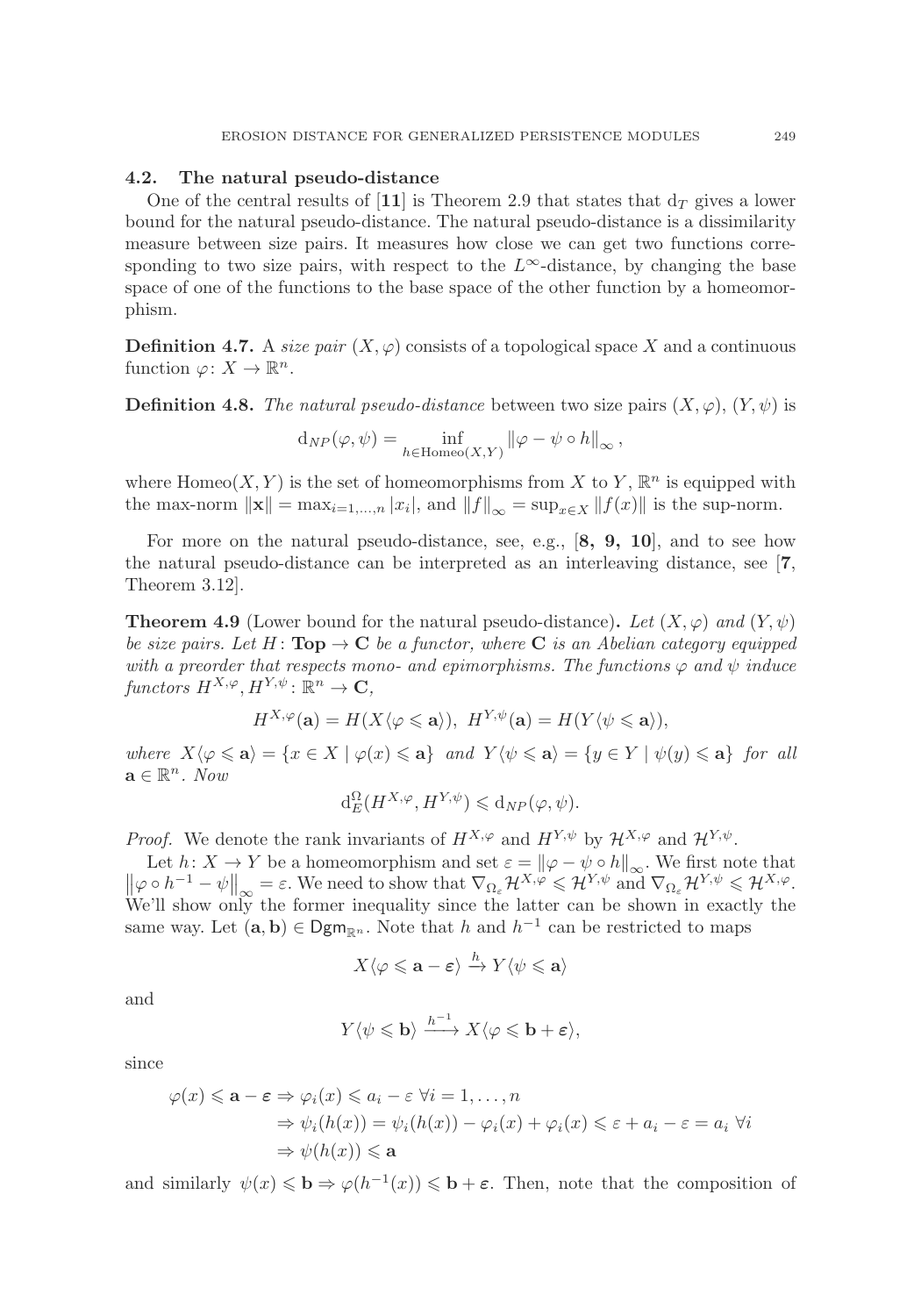maps

$$
X\langle \varphi \leqslant \mathbf{a} - \varepsilon \rangle \xrightarrow{h} Y\langle \psi \leqslant \mathbf{a} \rangle \subseteq Y\langle \psi \leqslant \mathbf{b} \rangle \xrightarrow{h^{-1}} X\langle \varphi \leqslant \mathbf{b} + \varepsilon \rangle
$$

is simply the inclusion

$$
X\langle\varphi\leqslant\mathbf{a}-\boldsymbol{\varepsilon}\rangle\subseteq X\langle\varphi\leqslant\mathbf{b}+\boldsymbol{\varepsilon}\rangle.
$$

Since  $H$  is a functor, we get a commutative diagram

$$
H(X\langle \varphi \leq \mathbf{a} - \varepsilon \rangle) \xrightarrow{H} H(X\langle \varphi \leq \mathbf{b} + \varepsilon \rangle).
$$
  
\n
$$
\downarrow H(h) \qquad H(h^{-1}) \uparrow
$$
  
\n
$$
H(Y\langle \psi \leq \mathbf{a} \rangle) \xrightarrow{H} H(Y\langle \psi \leq \mathbf{b} \rangle)
$$

The image of the upper horizontal map is  $\nabla_{\Omega} \mathcal{H}^{X,\varphi}(\mathbf{a},\mathbf{b}) = \mathcal{H}^{X,\varphi}(\mathbf{a}-\varepsilon,\mathbf{b}+\varepsilon)$  and the image of the lower horizontal map is  $\mathcal{H}^{Y,\psi}(\mathbf{a},\mathbf{b})$ . By Lemma 3.4,  $\nabla_{\Omega_{\varepsilon}}\mathcal{H}^{X,\varphi}(\mathbf{a},\mathbf{b}) \leq$  $\mathcal{H}^{Y,\psi}(\mathbf{a},\mathbf{b})$ , and further  $\nabla_{\Omega_{\varepsilon}}\mathcal{H}^{X,\varphi}\leqslant\mathcal{H}^{Y,\psi}$ .

Remark  $\angle 4.10$ . Note that the previous proof can be modified to give a proof for the fact that the interleaving distance gives a lower bound for the natural pseudodistance, i.e.

$$
\mathrm{d}_I^{\Omega}(H^{X,\varphi},H^{Y,\psi}) \leq \mathrm{d}_{NP}(\varphi,\psi).
$$

This is done by noting that the last commutative diagram shows that  $H(h)$  and  $H(h^{-1})$  give an  $\Omega_{\varepsilon}$ -interleaving between the functors  $H^{X,\varphi}$  and  $H^{Y,\psi}$ . Then, since we already showed that the erosion distance is smaller than the interleaving distance (Theorem 3.11) we get the theorem.

A third way to prove the theorem is to use the fact the persistent sublevel set homology of a size pair remains invariant when we change the base space with a homeomorphism (see, e.g., [**12**, Appendix A]). This fact, combined with the classical stability theorem of persistent homology, shows that the interleaving distance gives a lower bound for the natural pseudodistance. Then, we can again use Theorem 3.11 to show the previous theorem.

**Corollary 4.11** ([11, Theorem 2.9]). Let  $(X, \varphi)$  and  $(Y, \psi)$  be size pairs and let  $H_k$ : **Top**  $\rightarrow$  **Ab** be the k-th singular homology functor with coefficients in an Abelian group. Then

$$
\mathrm{d}_{T}(H_{k}^{X,\varphi},H_{k}^{Y,\psi})=\mathrm{d}_{E}^{\Omega}(H_{k}^{X,\varphi},H_{k}^{Y,\psi})\leqslant \mathrm{d}_{NP}(\varphi,\psi).
$$

## **5. Adjunction relation**

If we have a superlinear family and a sublinear projection for **P**, a natural question is, when are the two erosion distances equal. In [**2**] it was shown that if the family and the projection satisfy the so-called adjunction relation, then the two interleaving distances are equal. The same argument can be applied to show the equality of the two interleaving distances in our case where the set of translations is smaller. In this section we show that the same conclusion holds for the two erosion distances.

In this section **P** is a preordered set, **G** is a preordered class, and **C** is an Abelian category equipped with a preorder that respects mono- and epimorphisms.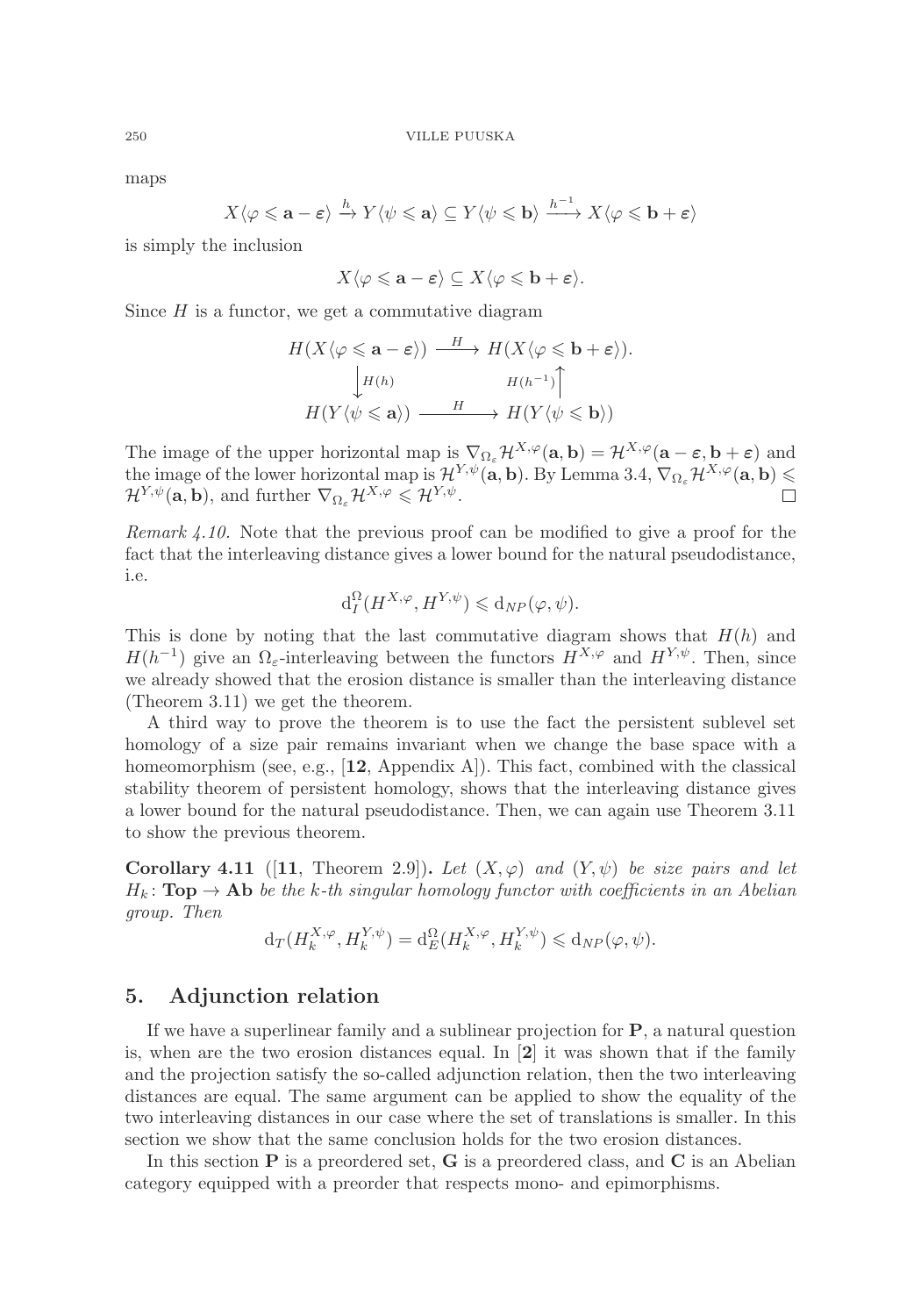**Definition 5.1** ([**2**]). Let  $\Omega: [0, \infty) \to \textbf{Trans}_{\mathbf{P}}$  and  $\omega: \textbf{Trans}_{\mathbf{P}} \to [0, \infty]$  be a superlinear family and a sublinear projection, respectively. We say that  $\omega$  and  $\Omega$  satisfy the *adjuction relation*, if for all  $\varepsilon \in [0,\infty)$  and  $\Gamma \in \mathbf{Transp}$ 

$$
\omega_{\Gamma} \leqslant \varepsilon \iff \Gamma \leqslant \Omega_{\varepsilon}.
$$

We also say that  $\omega$  and  $\Omega$  are an *adjoint pair*. We denote this relation by  $\omega \dashv \Omega$ .

*Example 5.2.* For  $\mathbf{P} = \mathbb{R}^n$  we have the standard superlinear family  $\Omega_{\varepsilon}(\mathbf{a}) = \mathbf{a} + \varepsilon$ , where  $\varepsilon = (\varepsilon, \dots, \varepsilon)$ . Let  $\omega$ : **Trans**<sub>R<sup>n</sup></sub>  $\rightarrow$  [0,  $\infty$ ] be the sublinear projection

$$
\omega_{\Gamma} = \sup_{\mathbf{a}\in\mathbb{R}^n} \|\mathbf{a} - \Gamma \mathbf{a}\|_{\infty}.
$$

Now, for all  $\varepsilon \in [0, \infty)$  and  $\Gamma \in \mathbf{Trans}_{\mathbb{R}^n}$ 

$$
\omega_{\Gamma} \leq \varepsilon \iff \|\mathbf{a} - \Gamma \mathbf{a}\|_{\infty} \leq \varepsilon \text{ for all } \mathbf{a} \in \mathbb{R}^n
$$

$$
\iff \Gamma \mathbf{a} \leq \mathbf{a} + \varepsilon \text{ for all } \mathbf{a} \in \mathbb{R}^n
$$

$$
\iff \Gamma \leq \Omega_{\varepsilon}.
$$

Hence,  $\omega \dashv \Omega$ .

Note that since all the categories in the definition are thin, the relation is almost precisely the adjunction relation of functors, with the only difference being that the domain of Ω is not equal to the codomain of ω. If **Trans<sup>P</sup>** has a maximum, i.e. a translation that is larger than every other translation, then we can extend the domain of  $\Omega$  to  $[0,\infty]$  and we'll get an adjoint pair of functors.

Before showing that the erosion distances of an adjoint pair  $\omega \dashv \Omega$  are equal, we'll give a description of how  $\Omega$  (resp.  $\omega$ ) determines  $\omega$  (resp.  $\Omega$ ).

**Theorem 5.3** ([**17**, 2.19])**.** <sup>3</sup>

i) Let  $\Omega: [0, \infty) \to \mathbf{Trans}_{\mathbf{P}}$  be a superlinear family. There exists a sublinear projection  $\omega$ : **TransP**  $\rightarrow$  [0,  $\infty$ ] such that  $\omega$   $\rightarrow$   $\Omega$ , if and only if for all  $\Gamma \in$  **TransP** the set

 $\{\varepsilon \in [0, \infty) \mid \Gamma \leq \Omega_{\varepsilon}\} \cup \{\infty\}$ 

has a minimum. If  $\omega$  exists, then  $\omega_{\Gamma}$  is the minimum of the above set for every  $\Gamma \in \mathbf{Trans}_{\mathbf{P}}$ .

ii) Let  $\omega$ : **TransP**  $\rightarrow$  [0,  $\infty$ ] be a sublinear projection. There exists a superlinear family  $\Omega: [0, \infty) \to \mathbf{Trans}_{\mathbf{P}}$  such that  $\omega \dashv \Omega$ , if and only if for all  $\varepsilon \in [0, \infty)$  the set

$$
\{\Gamma \in \mathbf{Trans}_{\mathbf{P}} \mid \omega_{\Gamma} \leqslant \varepsilon\}
$$

has a maximum.<sup>4</sup> If  $\Omega$  exists, then  $\Omega_{\varepsilon}$  is one of the possibly many maximums of the above set for every  $\varepsilon \in [0,\infty)$ .

<sup>3</sup>Note that the same proof shows the theorem in the setting of [**2**] where the set of translations is larger.

 ${}^{4}$ By a maximum we mean an element of the set that is larger than every other element of the set. Since  $\bf{P}$  is only preordered, **TransP** is also only preordered, and so the maximums might not be unique.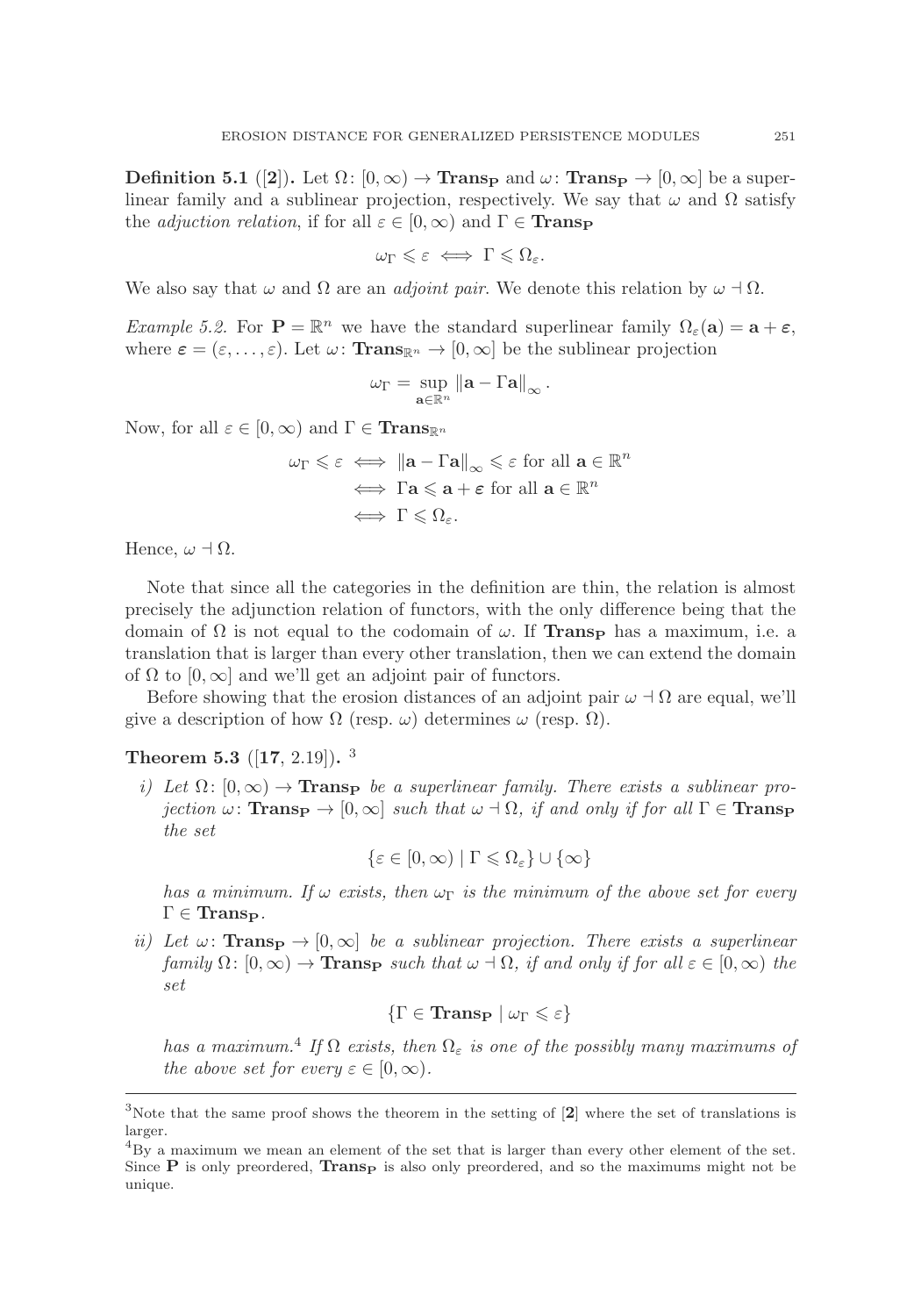Proof.

i) We first assume that  $\omega$  exists and let  $\Gamma \in \mathbf{Trans}_{\mathbf{P}}$ . Since

$$
\omega_{\Gamma} \leqslant \varepsilon \iff \Gamma \leqslant \Omega_{\varepsilon}
$$

for all  $\varepsilon \geq 0$ , we see that if  $\omega_{\Gamma} = \infty$ , the set consists only of  $\infty$ , and if  $\omega_{\Gamma} < \infty$ , then  $\Gamma \leq \Omega_{\omega_{\Gamma}}$  by setting  $\varepsilon = \omega_{\Gamma}$ . Hence  $\omega_{\Gamma}$  is in the set. If  $\varepsilon$  is in the set as well, then  $\Gamma \leq \Omega_{\varepsilon}$ , and further  $\omega_{\Gamma} \leq \varepsilon$ . Hence,  $\omega_{\Gamma}$  is a lower bound, and consequently, the minimum.

Now we'll assume that the minimums exist, and we'll show that the assignment

$$
\omega_{\Gamma} = \min \left( \{ \varepsilon \in [0, \infty) \mid \Gamma \leq \Omega_{\varepsilon} \} \cup \{ \infty \} \right)
$$

defines a sublinear projection such that  $\omega \dashv \Omega$ . First, since  $I \leq \Omega_0$ , we get  $\omega_I = 0$ . Let  $\Gamma, K \in \mathbf{Trans}_{\mathbf{P}}$ . If  $\Gamma \leqslant K$ , then

$$
\{\varepsilon \in [0,\infty) \mid K \leqslant \Omega_{\varepsilon}\} \subseteq \{\varepsilon \in [0,\infty) \mid \Gamma \leqslant \Omega_{\varepsilon}\},\
$$

and hence  $\omega_{\Gamma} \leq \omega_{\mathrm{K}}$ .

If  $\omega_{\Gamma} = \infty$  or  $\omega_{\text{K}} = \infty$ , then clearly  $\omega_{\Gamma\text{K}} \leq \omega_{\Gamma} + \omega_{\text{K}}$ . If  $\omega_{\Gamma}, \omega_{\text{K}} < \infty$ , then  $\Gamma \leq$  $\Omega_{\omega_{\Gamma}}$  and  $K \leq \Omega_{\omega_{K}}$ . Since  $\Omega$  is a superlinear family,

$$
\Omega_{\omega_{\Gamma}}\Omega_{\omega_{\mathrm{K}}} \leqslant \Omega_{\omega_{\Gamma}+\omega_{\mathrm{K}}},
$$

and further  $\Gamma K \leq \Omega_{\omega_{\Gamma} + \omega_{K}}$ . Hence  $\omega_{\Gamma K} \leq \omega_{\Gamma} + \omega_{K}$ . This shows that  $\omega$  is a sublinear projection.

Clearly

$$
\{\varepsilon \in [0,\infty) \mid \Gamma \leq \Omega_{\varepsilon}\} \cup \{\infty\} = [\omega_{\Gamma},\infty],
$$

and further

$$
\omega_{\Gamma} \leq \varepsilon \iff \varepsilon \in [\omega_{\Gamma}, \infty] = \{\varepsilon' \in [0, \infty) \mid \Gamma \leq \Omega_{\varepsilon'}\} \cup \{\infty\} \iff \Gamma \leq \Omega_{\varepsilon}
$$

for all  $\varepsilon \geqslant 0$ . Hence  $\omega \dashv \Omega$ .

ii) This case can be proven using similar arguments so we leave it to the reader.  $\Box$ 

**Proposition 5.4.** Let  $\Omega$  be a superlinear family and  $\omega$  be a sublinear projection such that  $\omega \dashv \Omega$ .

i) Let  $\Gamma, \Gamma', K, K' \in \mathbf{Trans}_{\mathbf{P}}$  such that  $\Gamma \leq \Gamma'$  and  $K \leq K'$ . Then, for all decreasing  $maps f: Dgm_{\mathbf{P}} \rightarrow \mathbf{G}$ 

$$
\nabla_{\Gamma',\mathcal{K}'} f \leqslant \nabla_{\Gamma,\mathcal{K}} f.
$$

ii) For all decreasing maps  $f, g: \mathsf{Dgm}_{\mathbf{P}} \to \mathbf{G}$ 

$$
\mathrm{d}_E^{\Omega}(f,g) = \mathrm{d}_E^{\omega}(f,g).
$$

Proof.

i) Let  $(a, b) \in \mathsf{Dgm}_{\mathbf{P}}$ . Now

$$
\Gamma'^{-1}a \leqslant \Gamma^{-1}a \text{ and } Kb \leqslant K'b,
$$

so  $(\Gamma^{-1}a, Kb) \leqslant (\Gamma'^{-1}a, K'b)$ . Since f is decreasing, we get

$$
\nabla_{\Gamma',\mathcal{K}'}f(a,b) = f(\Gamma'^{-1}a,\mathcal{K}'b) \leqslant f(\Gamma^{-1}a,\mathcal{K}b) = \nabla_{\Gamma,\mathcal{K}}f(a,b).
$$

Hence  $\nabla_{\Gamma',\mathbf{K}'} f \leqslant \nabla_{\Gamma,\mathbf{K}} f$ .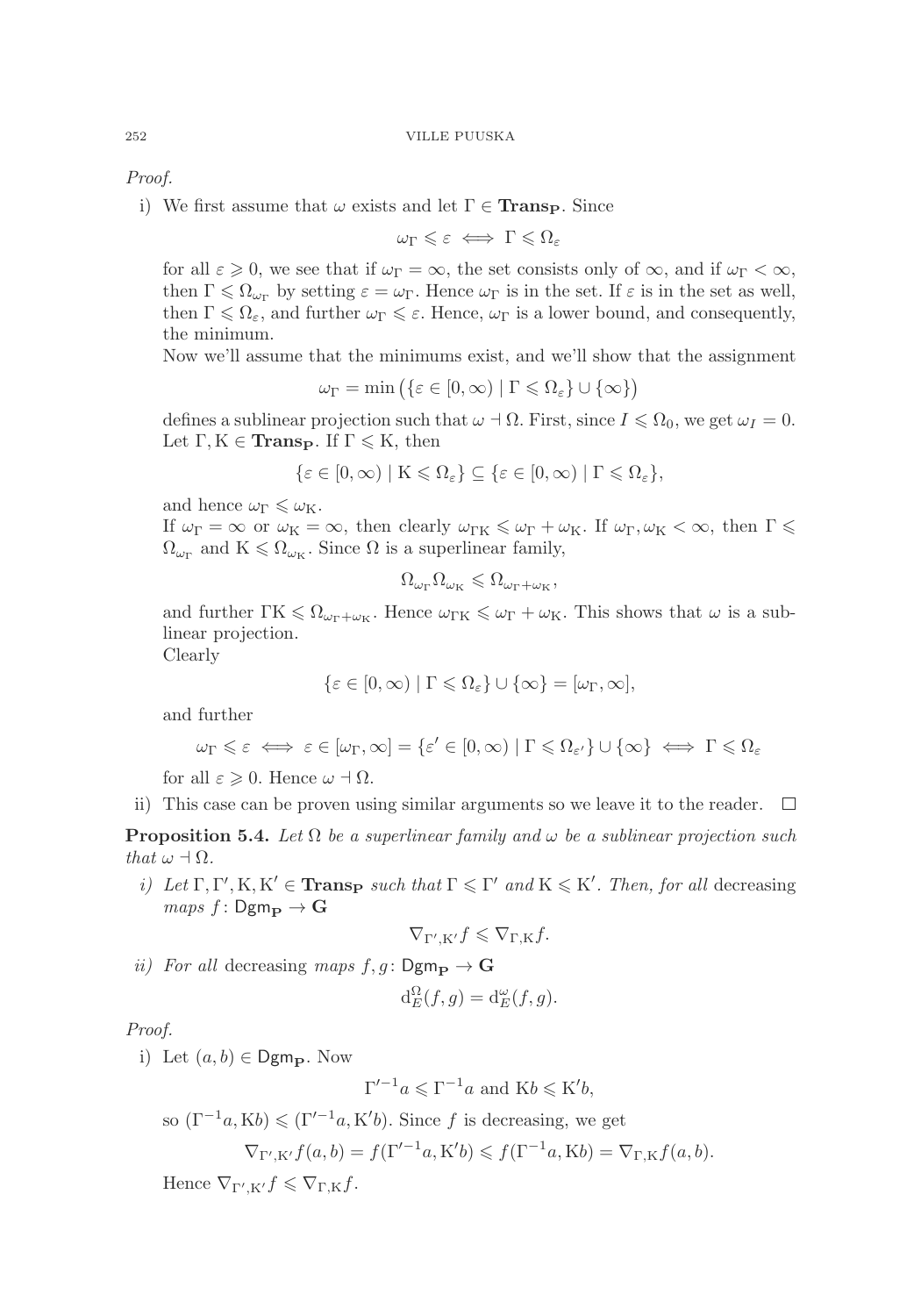ii) Let  $\varepsilon \in [0, \infty)$ . We first assume that  $\nabla_{\Omega_{\varepsilon}} f \leq g$  and  $\nabla_{\Omega_{\varepsilon}} g \leq f$ . By setting  $\Gamma = \Omega_{\varepsilon}$ in the defining equivalence of the adjunction relation, we see that  $\omega_{\Omega_{\varepsilon}} \leq \varepsilon$ . Hence we can choose  $\Gamma = K = \Omega_{\varepsilon}$  and now  $\omega_{\Gamma}, \omega_{K} \leq \varepsilon$  and  $\nabla_{\Gamma,K} f \leq g$  and  $\nabla_{K,\Gamma} g \leq f$ .<br>This shows that This shows that

$$
d_E^{\Omega}(f,g) \geq d_E^{\omega}(f,g).
$$

Next, we assume that there exists  $\Gamma, K \in \mathbf{Trans}_{\mathbf{P}}$  such that  $\omega_{\Gamma}, \omega_{K} \leq \varepsilon$  and  $\nabla_{\Gamma,K} f \leq g, \nabla_{K,\Gamma} g \leq f.$  Since  $\omega_{\Gamma}, \omega_{K} \leq \varepsilon$ , the adjunction relation implies that  $\Gamma, K \leq \Omega_{\varepsilon}$ . Hence, by part i) of this theorem,  $\nabla_{\Omega_{\varepsilon}} f \leqslant \nabla_{\Gamma,K} f$  and  $\nabla_{\Omega_{\varepsilon}} g \leqslant \nabla_{K,\Gamma} g$ , and further

$$
\nabla_{\Omega_{\varepsilon}} f \leqslant g \text{ and } \nabla_{\Omega_{\varepsilon}} g \leqslant f.
$$

This shows that

$$
d_E^{\Omega}(f,g) \leq d_E^{\omega}(f,g).
$$

**Corollary 5.5.** For all persistence modules  $F, G: \mathbf{P} \to \mathbf{C}$ 

$$
\mathrm{d}_E^{\Omega}(F,G) = \mathrm{d}_E^{\omega}(F,G).
$$

## **References**

- **[1]** H. Bjerkevik and M. Botnan, Computational complexity of the interleaving distance, 34th International Symposium on Computational Geometry (SoCG 2018) **99** (2018), 13:1–13:15.
- **[2]** P. Bubenik, V. de Silva, and J. Scott, Metrics for generalized persistence modules, Found. Comput. Math. **15** (2015), 1501–1531.
- **[3]** G. Carlsson, Topology and data, Bull. Amer. Math. Soc. **46** (2009), 255–308.
- **[4]** G. Carlsson and A. Zomorodian, The theory of multidimensional persistence, Discrete Comput. Geom. **42** (2009), 71–93.
- **[5]** F. Chazal, V. de Silva, M. Glisse, and S. Oudot, The structure and stability of persistence modules, SpringerBriefs in Mathematics, Springer International Publishing, 2016.
- **[6]** D. Cohen-Steiner, H. Edelsbrunner, and J. Harer, Stability of persistence diagrams, Discrete Comput. Geom. **37** (2007), 103–120.
- **[7]** V. de Silva, E. Munch, and A. Stefanou, Theory of interleavings on categories with a flow, Theory Appl. Categ. **33** (2018), 583–607.
- **[8]** P. Donatini and P. Frosini, Natural pseudodistances between closed manifolds, Forum Math. **16** (2004), 695–715.
- **[9]** P. Donatini and P. Frosini, Natural pseudodistances between closed surfaces, J. Eur. Math. Soc. (JEMS) **9** (2007), 331–353.
- **[10]** P. Donatini and P. Frosini, Natural pseudo-distances between closed curves, Forum Math. **21** (2009), 981–999.
- **[11]** P. Frosini, Stable comparison of multidimensional persistent homology groups with torsion, Acta Appl. Math. **124** (2013), 43–54.
- **[12]** P. Frosini and G. Jablo´nski, Combining persistent homology and invariance groups for shape comparison, Discrete Comput. Geom. **55** (2016), 373–409.